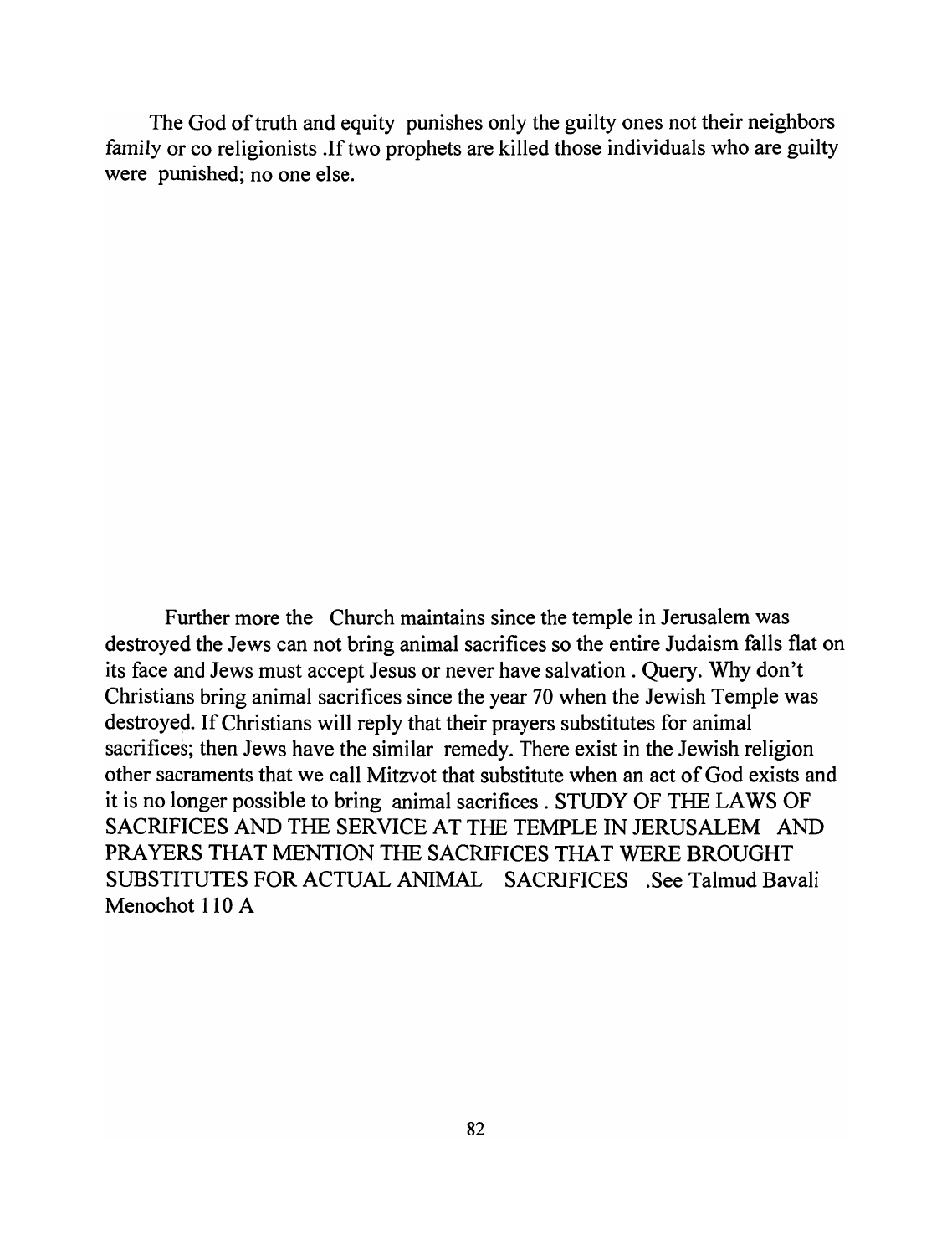CHRISTIANS HA VE NO RIGHT TO DICTATE TO JEWS OR TO ANY ONE ELSE HOW TO SERVE GOD OR SPELL OUT WHAT THEY ARE TO DO OR NOT DO IN THE CONTINGENCY THEY ARE NOT ABLE TO BRING SACRIFICES BECAUSE THE TEMPLE WAS DESTROYED.

# JEWS DO NOT DICTATE TO CHRISTIANS HOW THEY ARE TO SERVE GOD WHAT SACRAMENTS THEY ARE TO HAVE AND THE CONTENTS OF THEIR SACRAMENTS.

See Maimonides - his introduction to Guide to the Perplexed, who discusses the ART OF PROPAGANDA USED BY THE CLERGY OF THE MYSTERY RELIGIONS. The Christian clergy stepped into their shoes and succeeded to sell their religion to billions over 1700 years. A major work of psychology can be written as to the techniques employed by the popes and monks to sell Christianity.

A cardinal principle is to convince their votaries that the Pope is the temporal representative of God and Jesus himself. The Pope is holy and all his pronouncements are infallible.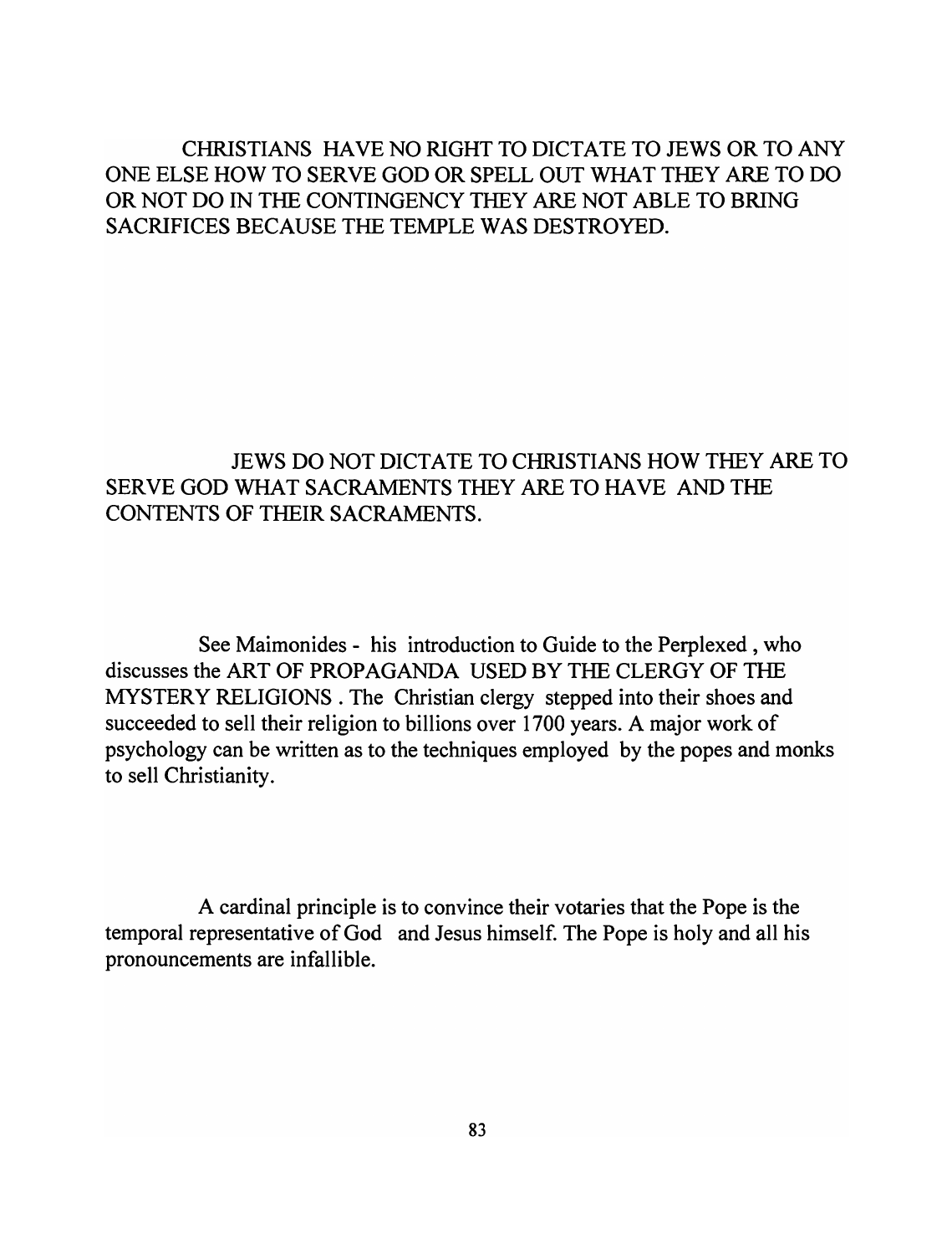This technique was like wise used by all dictators starting with the Greek and Roman emperors who assumed the mantle that they were the sons of the mystery religion gods. The Japanese emperors assumed that they are deities the sons of the sun god. The Popes embellished this claim in order to get obedience by claiming that they inherited the mantle of Jesus and are his vicars on earth.

Everything that they declare is infallible. This form of mass hypnosis is employed by all dictators- Hitler Stalin and the Khumenis . The people who obey them are the victims of mass hypnosis who fall under their spell. They are the jihad terrorists and suicide bombers who follow blindly the godly orders of the cult leaders - Osama bin Laden or Al Qaeda . Obedience is rewarded and questioning is severely punished. Thus is the tragedy of the  $21<sup>st</sup>$  century- that the dark ages have never really disappeared. Erich From a great psycho analyst wrote 75 years ago that many individuals are afraid to think and make decisions. They prefer to follow orders and not have to take responsibility of facing the consequences of thinking and following their conscience and do the right and moral thing. That is how we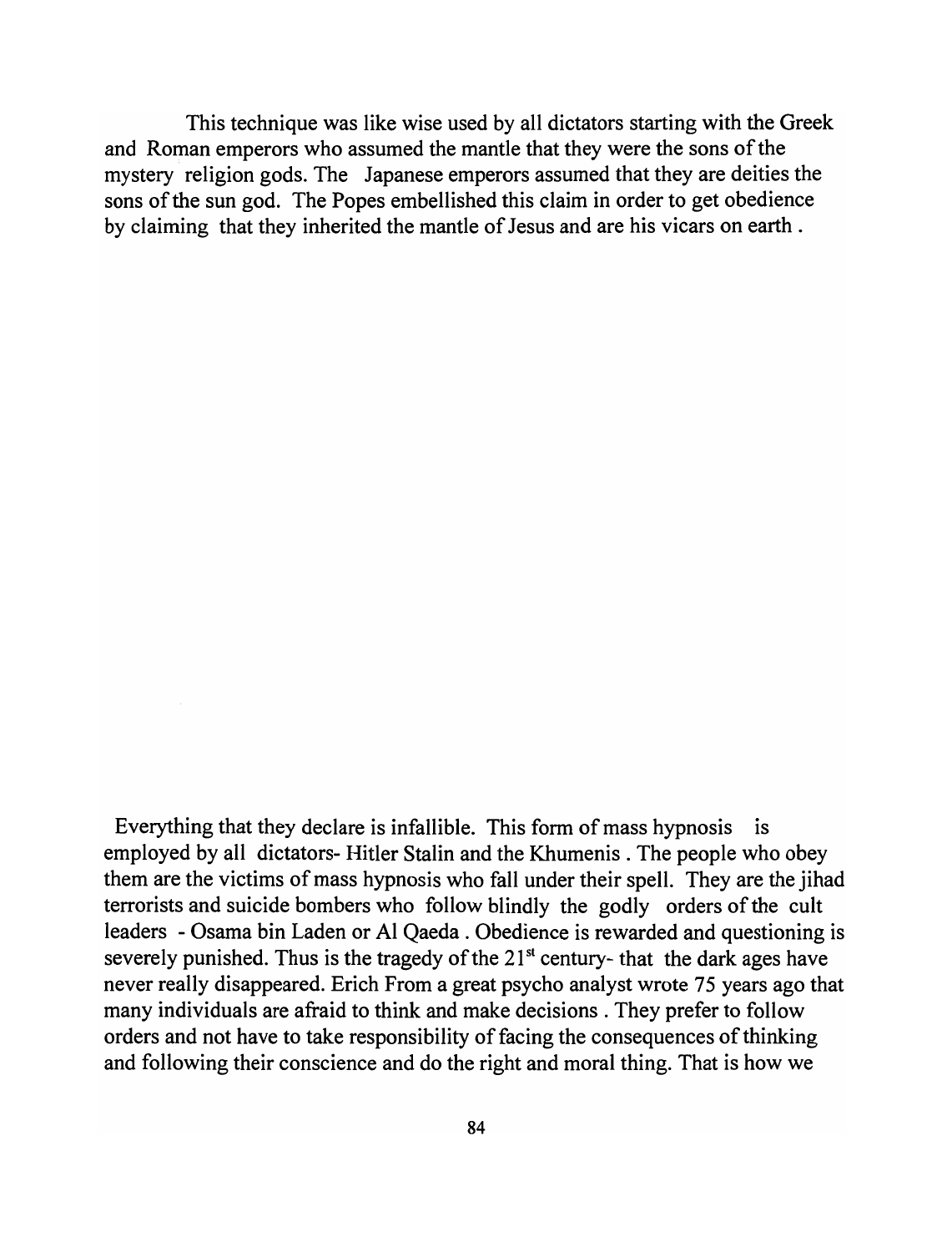can explain -though certainly not justify the behavior of many Europeans who abandoned the Jews during the Nazi era. This pseudo psychology that explains human behavior is why Jews must possess the land of Israel so Jews can and will fight to ensure that an other holocaust does not occur again - God forbid.

The pagan Christians highjacked the movement from the Ebyonim and injected all the concepts of the Middle Eastern and Far Eastern Mystery Religions that became an integral part of Christianity. Christianity mirrored the theology philosophy ethics psychology and character traits and Roman and Greek judicial system of the pagans whom the Church converted. The judicial system and laws of Greece and Rome were incorporated into Roman Catholic ecclesiastic law . There was no break at all with the past. . What ever was accepted and legal in the past was used as a precedent for the future. The same hatreds and prejudices against Jews that existed before Christianity took over was embellished and Jesus was substituted as the victim of Jewish wickedness and evil. See Edward Flannery The Anguish of the Jew chapter 1

The editors of the Popes were totally illiterate of Hebrew and Jewish concepts and thinking thought they could corrupt Jewish thinking and the Jewish Bible to their newly concocted version of the Middle Eastern Mystery religions. What they did not realize is that by introducing the Jewish connection to Jesus they unraveled their entire story and proved that they fabricated the entire passion of Christ. Once you admit that Jesus was Jewish, which he was, and observed Judaism and Jewish Law was truth and willed by God during his life time, the entire Christian story turns into a fairy tale. Jesus preached the basic tenets of the Jewish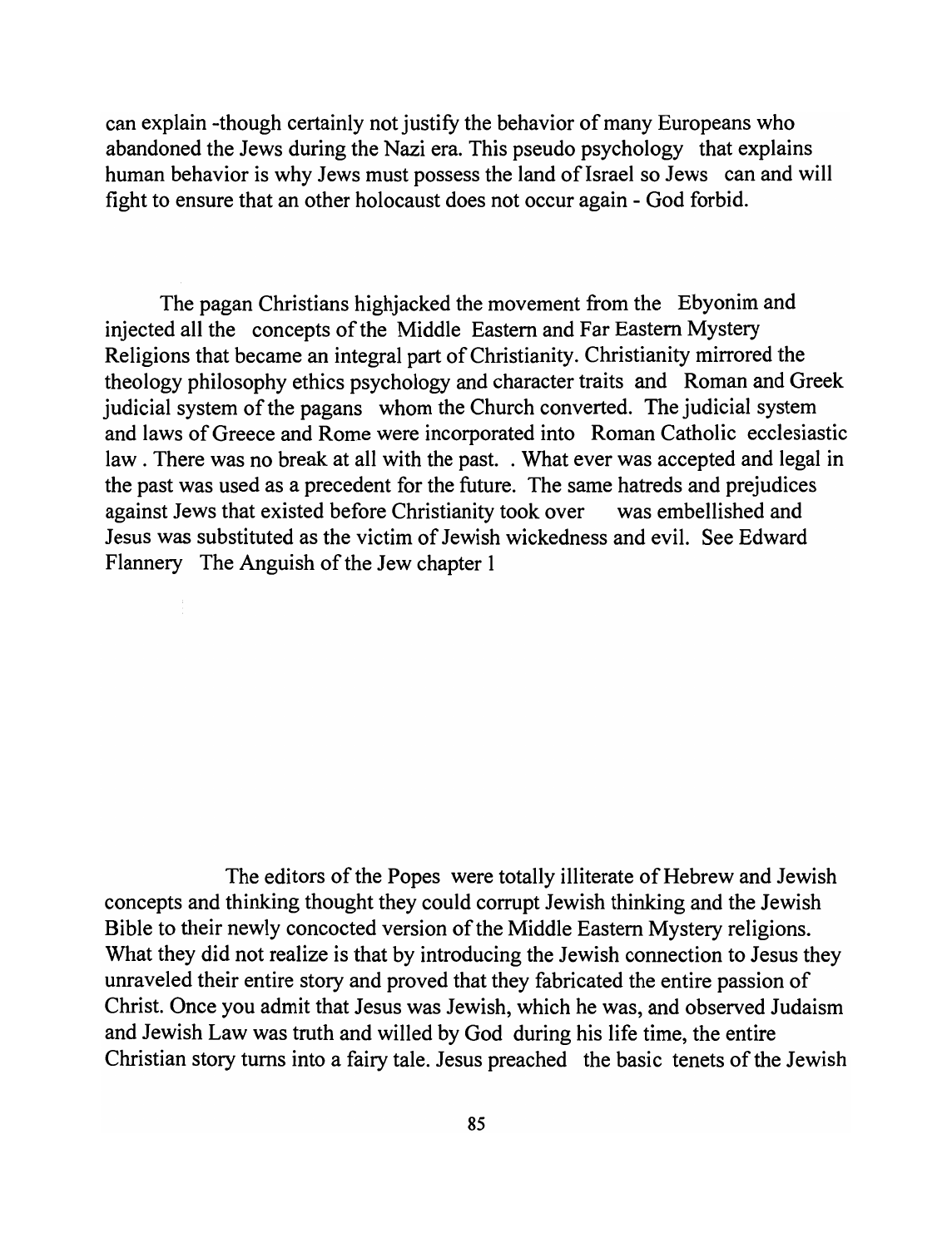faith that Torah and Mitzvot are eternal. The Jewish law once given by GOD TO MOSES - both the written and Oral -are eternal and can never be changed in part or entirely by heavenly decree. Lo bashomaim hi. For Torah decisions must be interpreted and administered only by humans. That is why the Rabbinical Court is referred to as Elokim. The humans mortals who act like God .

Jesus preached that considering any man as a god was idolatry for Jews .This was the crime that was committed by the murder of the prophet Zecharia whom the editors of the Popes in the New Testament charge was the reason for the Jews being displaced by the Christians. The editors apparently failed to research what was the prophet Zecharia admonishing King Y oash in the Holy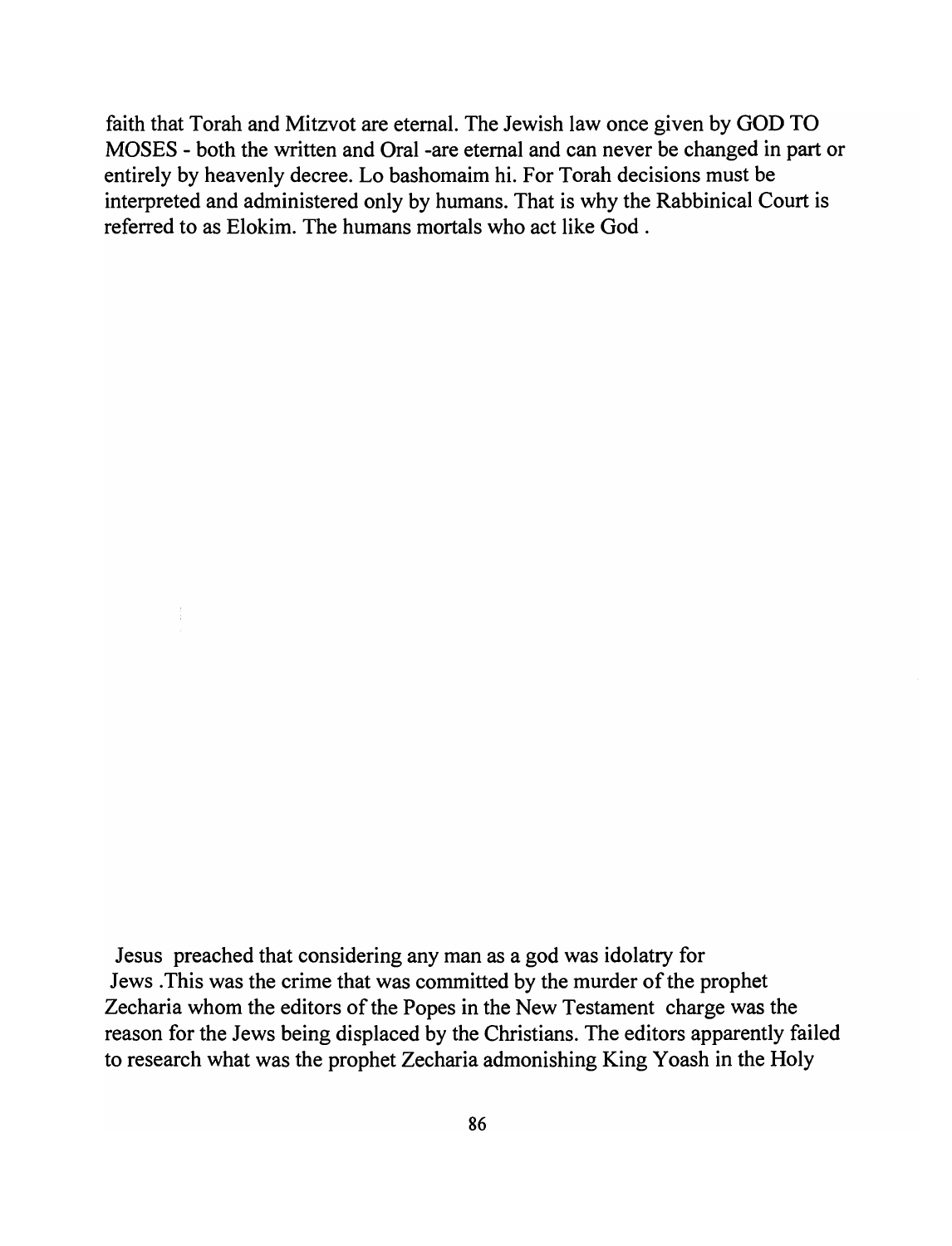Temple on the most sacred day of the Jewish calendar on Yom Kippur? Chronicles 2 chapter 24 verse 20 ,21,22 and Lamentations chapter 2 verse 20 relates the reason. King Yoash held himself out as a god and was so recognized by many of his nobles. This was the greatest danger for the survival of Judaism as was proven by the last 1700 years of history. Prophet Zecharia was addressing the future danger for Judaism by Christianity. King Yoash was punish immediately by God for killing the prophet Zechariah losing a war launched by Aram -modem Syria and being wounded. While he was recuperating in his bed, he was murdered by two trusted aids. Chronicles 2 chapter 24:23-26. Thus Divine Providence- God -punished him immediately for his crime. His son Amatzyohu after he was installed King and secured his position killed the assassins who murdered his father, but did not harm their children. The reason given in Chronicles 2 chapter 25:4 is because in the Torah of Moses it is stated that children are not to die for the sins of their fathers. Each man shall die and be punished only for his sins.

Thus these two events refute the position of the Church that holds all Jews hostage for the thumped and manufactured fabrication by the editors of the pope in the New Testament that the Jews abated in the crucifixion of Jesus. Therefore all Jews to eternity are damned even though they were not even born ..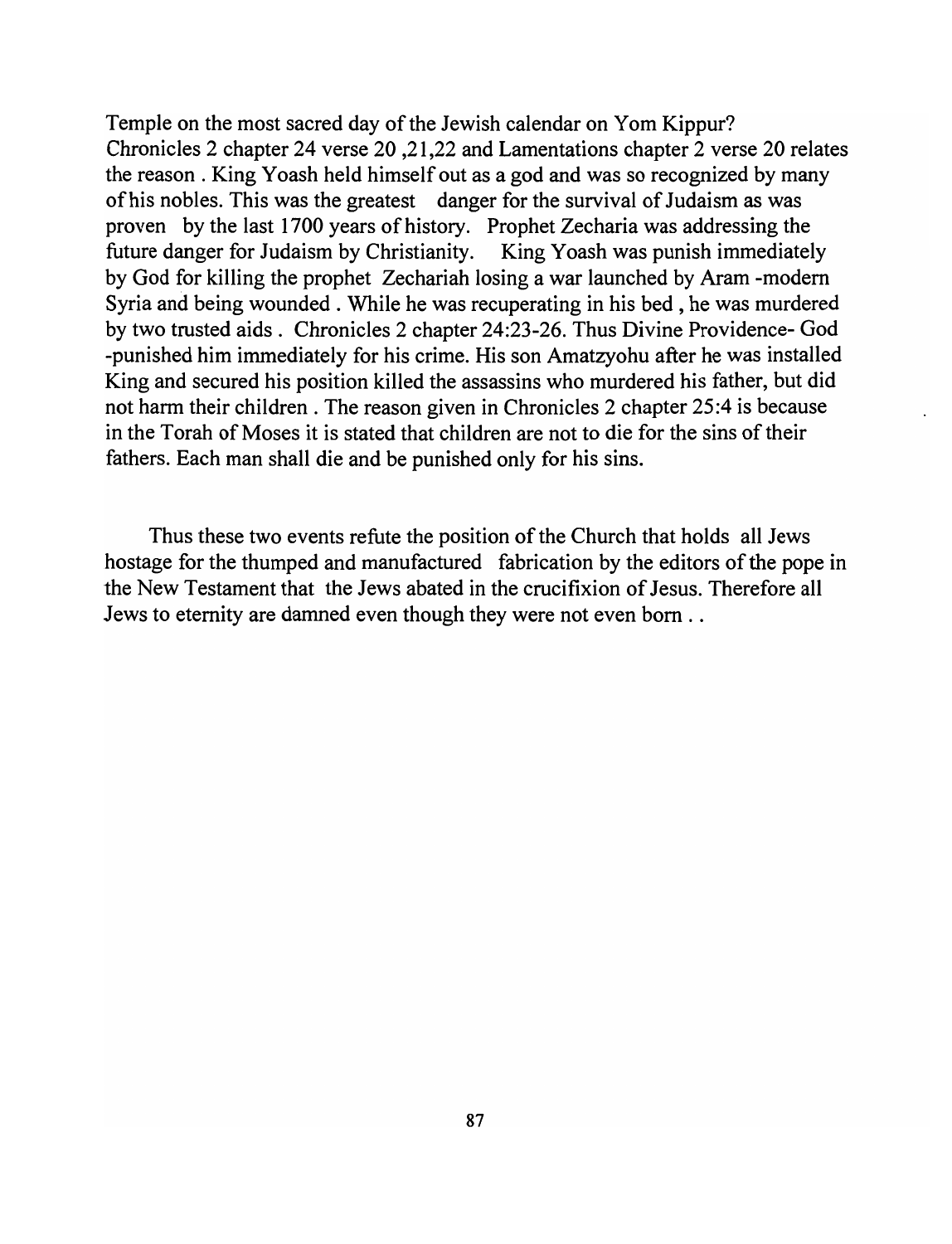The Jews were exiled after the destruction of the first Temple because they worshiped idols committed murder and adultery. Jews during the first 1000 years that they were in the Land of Israel lapsed into the worship of idols in conjunction with the worship of God. They may have held a loose federation of God and the idols. This was the reason Elijah rebuked them" How much longer are you going to worship God and the idols? Choose either worship God or the idols. You can not have both"

When the Jews returned from Babylonia and built the second Temple Jews no longer worshiped any idols and did not worship any man as a god. That is why the Roman Empire Exempted the Jews from worshiping their religion that had a man god born from a virgin - the carbon copy what Christianity later developed. The Jews sacrificed their lives in the story of Chanukah rather than accept the Greek gods and also the belief in a man god. Channah and her seven children chose death rather than surrender their belief in ONE God.

Thus to state that Jesus is a man god and only one who accepts him as such can have salvation and that the Jews were replaced because they refused to accept this belief, is placing facts on their head. A Jew is mandated to sacrifice his life the same as the prophet Zecharia did rather than accept such a belief. The very acceptance is considered for a Jew idolatry. Never in a zillion years would Jesus who was a scholar and saint and observed meticulously all Jewish laws have ever agreed or accepted such a belief. Yes, Jesus would have agreed to be crucified ifhe was given a choice of baptism to the Christian concept of salvation or death. Rambam Mada Yesodei Hatorah chapter 5:3,4 Talmud Bavali Avodah Zorah 27 Talmud Bavali Kesubot 19a ;Shulchan Aruch Yoreh Dayoh 157:1

The editors of the Popes in the New Testament corrupted the basic tenets of Judaism that Elokim refers TO THE JUDICIAL SYSTEM THE COURT OR COURTS AS A WHOLE AND NOT TO ANY INDIVIDUAL AND CONVERTED THE MEANING THAT IT REFERRED TO JESUS THAT HE WAS A DEITY. SIMILARLY OUT OF PURE IGNORANCE THEY CORRUPTED OTHER CONCEPTS AND GAVE THEM PAGAN MEANINGS. AND COLORINGS.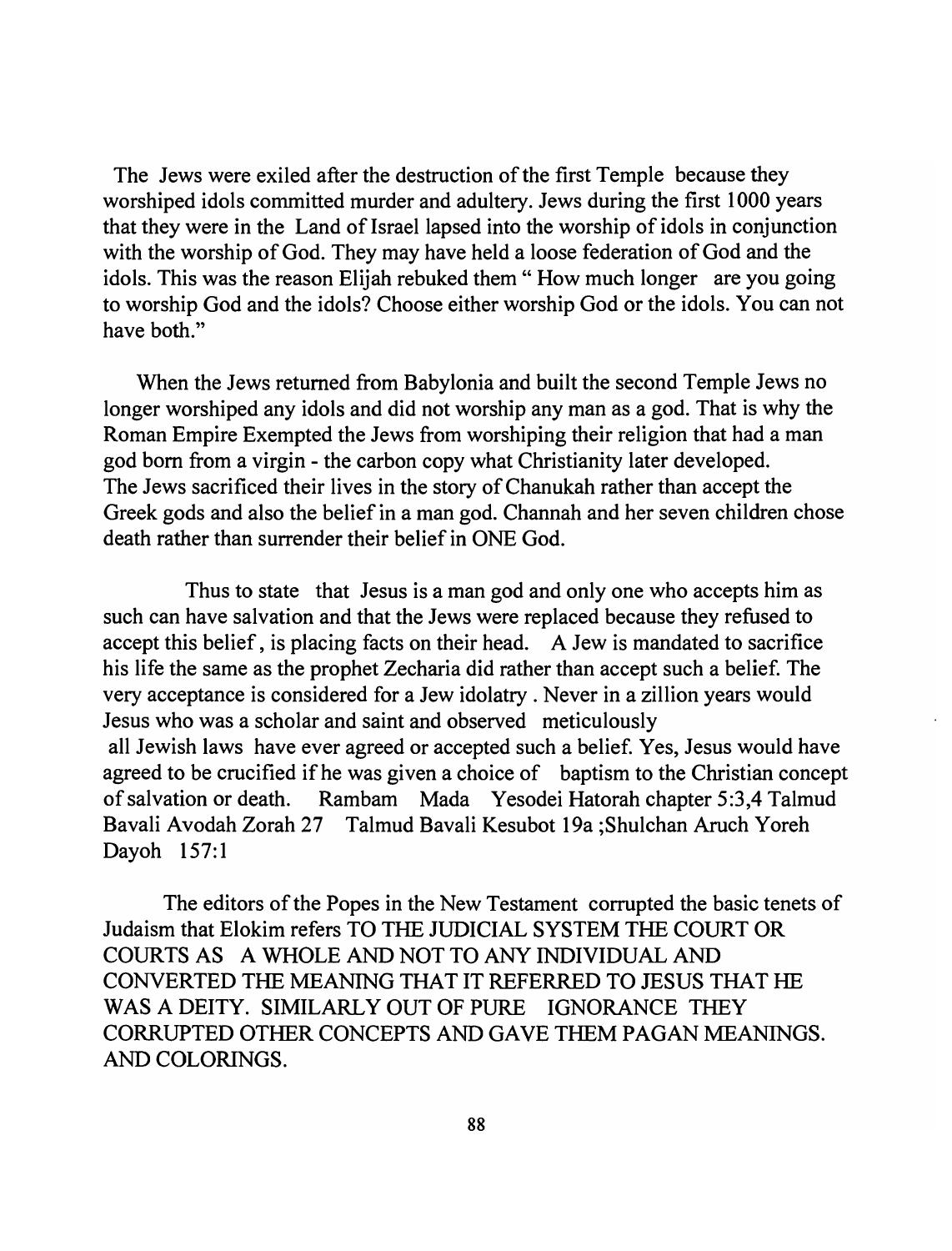All the mystery religions claim that they replace all prior existing religions. However the Christians do not mention all these confederate mystery religions . They CLAIM THAT THEY REPLACE Judaism. Since Jews will not of course accept that God is to be compartmentalized, they replace Jews as the chosen people and they the Christians replace the Jews for all the blessings made to Abraham. This is the most ridiculous and preposterous theology ever enunciated. Abraham was prepared to have himself killed because he revolted against paganism that was another form of compartmentalizing God. He was thrown into a fiery stove because of his stand and crusade for his belief in One God and Unitarian belief in One

G od . Now the Christians claim to do the will of God by embracing another form of Compartmentalized theology that is forbidden for Jews. They now preach that Jews are mandated to accept their version of this theology!!!!

And all the Jews who embrace the Unitarian belief in One God are to be abandoned!!!! This contradicts the Biblical statements that states "for G-d is not man that He should lie or the son of man that he changes His mind. God when He makes a statement or promises such promise is eternal and can never be with drawn." Bamidbar parshes Balak Numbers 23: 19 ; "The Eternal God of Israel does not lie nor doe He change His mind for He is not a man who changes His mind." Samuel I 15:29 Thus the entire script of the passion of Christ prepared by the editors of the Four Gospels is a fabrication and lifted from the other pre existing mystery religions. Therefore blaming Jews for forcing Pilate to crucify Jesus, other wise they would riot- is a blood libel that was responsible for the deaths of millions of Jews and was the driving force that nurtured the Nazi holocaust of six million Jews and millions of non Jews.

This is a topsy turvy situation of putting religion on its head. the God of the Jewish Bible does not get married virgins pregnant. Would God have wanted to create another man in his image He could have created a man the same way he created Adam. The God of the Jewish Bible does not need human sacrifices or the sacrifices of man gods. The story of Abraham being stopped by God from sacrificing Isaac suffices. Christianity borrowed all its theology from its pagan confederates. It did not depart one iota lest the pagan votaries it was trying to enroll would elect to stay with their own pagan religion rather than elect the new version presented by the editors of the New Testament.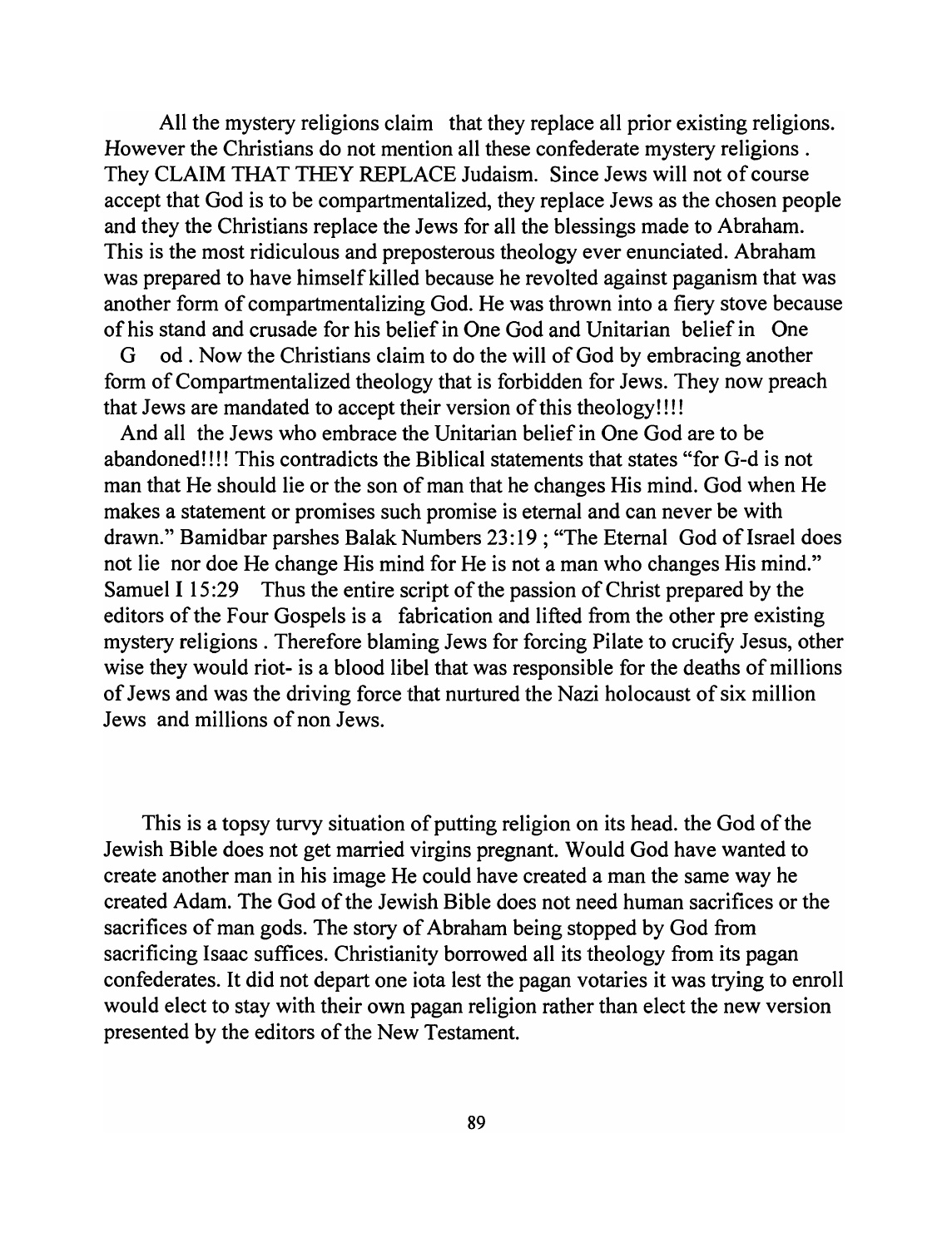However the election of Christianity was short lived. Within 100 years Christianity was replaced by -Islam in 625. By 750 half of the Iberian Peninsula Spain all of Northern Africa and Asia Minor including Judea was under the control of the Moslems.. By 1445 all of Turkey was in the control of the Moslems and the Eastern part of the Roman Empire was destroyed. The Barbarians destroyed the Western half by the year 600. The Renaissance, the industrial revolution followed by the American and French revolutions and the supremacy of science and atheism and separation of Church and state dealt a death blow to the hegemony and control of the Church on the minds of man. WITH ALL THE DOWN SIDES OF A SECULAR SOCIETY AND ALL THE CHALLENGES IT POSES FOR THE FUTURE IT IS THE GARDEN OF Edan.

PROOF THAT THERE EXISTS God is brought from the fact that God endowed all man's minds to be different and elect to belong to different religions. Some religions do not give the votaries the right to make his/her own decision. Thanks to the fact that there exist close to 200 different denominations of Christianity and thousands of denominations of other beliefs man can exist.

GOD -ELOKIM- IS THE SYMBOL AND ULTIMATE AUTHORITY OF JUSTICE LAW ORDER AND EQUITY. .REVEALED RELIGION IS WONDERFUL FOR ALL PEOPLE -EACH ACCORDING TO THEIR OWN FAITH; PROVIDING THE PEOPLE AND RELIGIOUS LEADERS HONESTLY ADMINISTER JUSTICE LAW ORDER AND EQUITY.

The following citations from the Bible substantiate this fundamental principle.

Micha 6:8 states" I will tell you man what is good and what God seeks from you -only to do justice love kindness and walk privately with out fanfare with God ". See Zecharia 7: 8.9 "And God spoke to Zecharia and stated With justice and truth you shall judge with kindness and mercy you shall behave each man with his brother. Widows orphans and stranger and poor people you shall not rob. . You shall not even think evil in your hearts how to hurt another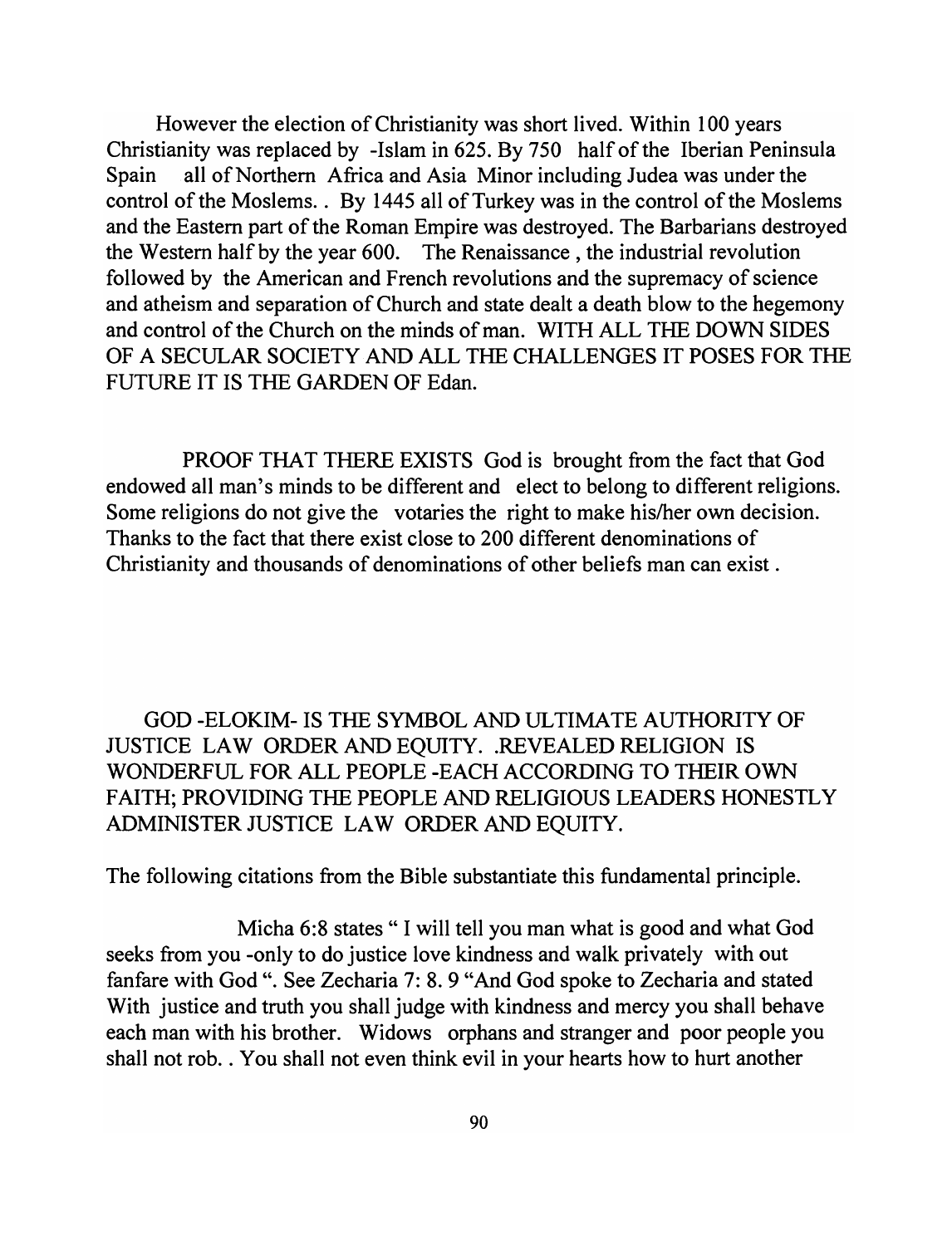human being. " See Isaiah 1:16, 17 "Cease your evil ways from my [God's[ eyes". " Learn Torah - the truth well pursue justice judge the orphan and plead the case for the widow. " See Melachi 3 :22 " Remember The Torah of Moses my servant that I commanded him at Sinai for all the Jews to eternity both ritual laws nd laws between man and man". There will never be any other laws. Melachi was the last prophet. There existed thousands of Prophets. Only 48 prophets males and 8 prophetesses were recorded because their message has relevance for all future generations. All of them call to do justice and act with mercy and kindness to all humans regardless of race sex color national origin or religion.

Christianity has been accepted by I billion Catholics and I billion other Christians all over the world. Regardless what non Christians believe and elect not to accept the basis of the Christian faith of the crucifixion; nevertheless, for Christians such negation is sacrileges and insulting. The reality exists that 2 billion people in the world today accept such concept as the word of God. I THEREFORE AGAIN APOLOGIZE TO ALL MY READERS. I RESPECT FROM THE DEPTHS OF MY HEART ALL THEIR RELIGIOUS BELIEFS AND HAVE NEVER MEANT TO DISPARAGE THEM; EVEN IF I DO NOT SHARE THEIR CONVICTION OF THEIR TRUTH...

I am not writing to offend Christians but to protect Jews who are unlearned and are bombarded by missionaries to convert and abandon Judaism. I was faced with a choice of protecting these Jews or not possibly offending Christians. I chose to protect the unlearned Jews. I apologize if I have offended any Christian. It was not my intention to offend anyone. As I have mentioned numerous times Judaism has no quarrel with Christianity and preaches that all Christians will have salvation if they also are good citizens and follow the laws of their state and country. Judaism only takes offense when Judaism for Jews is assailed and the right of the Jew to elect to remain alive physically and live his or her life as a Jew is put in question.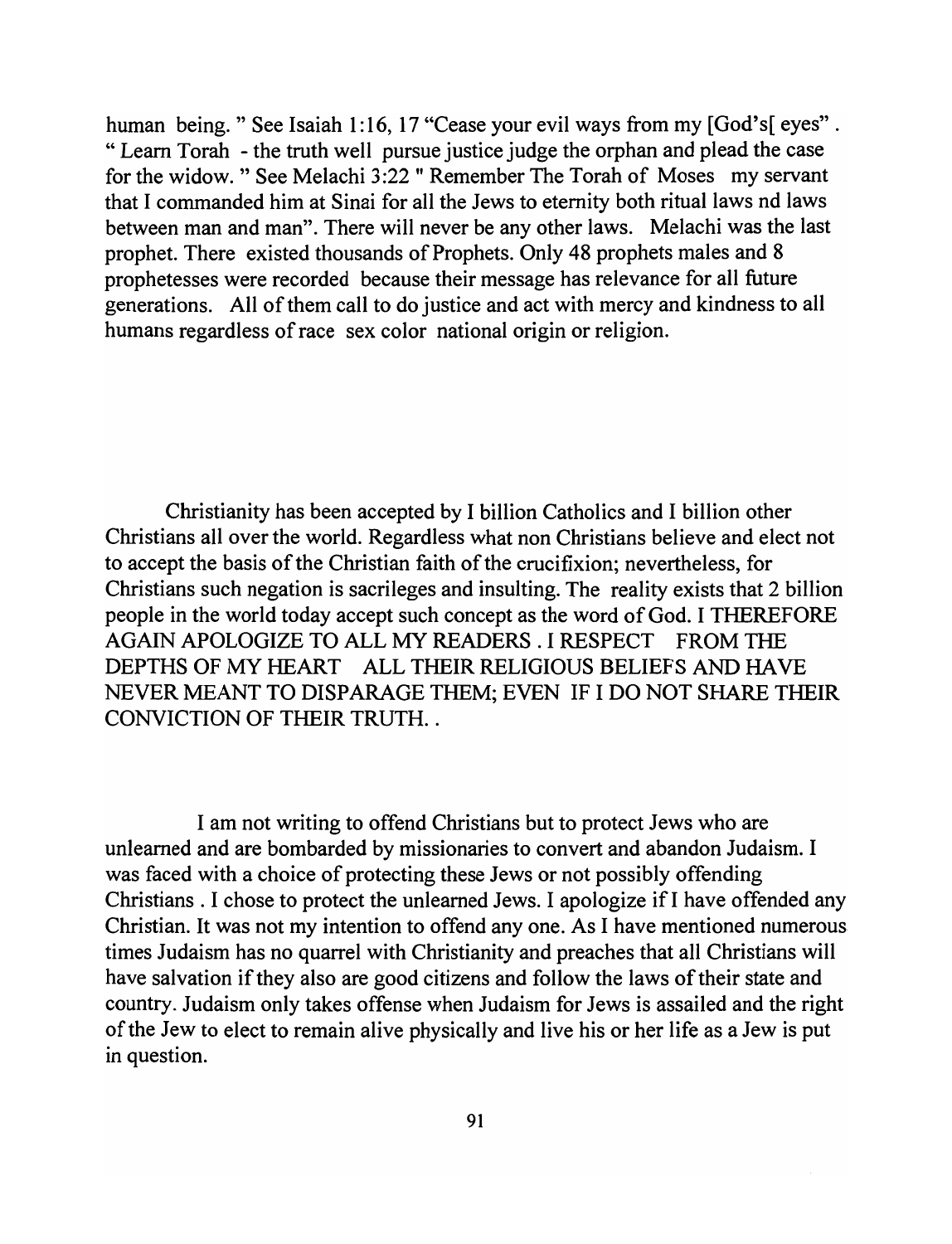When the legitimacy of Judaism is challenged then Jews must respond.

THE Jewish Bible Kings I chapter 19 verse 11-12 describes how God appears to man. . Elijah was told by God that there would appear a thundering storm but God is not in that thundering storm . There would appear great illumination of fire but God is not in that fire . After the fire there would appear a low voice hardly audible. God appears in this hardly audible voice.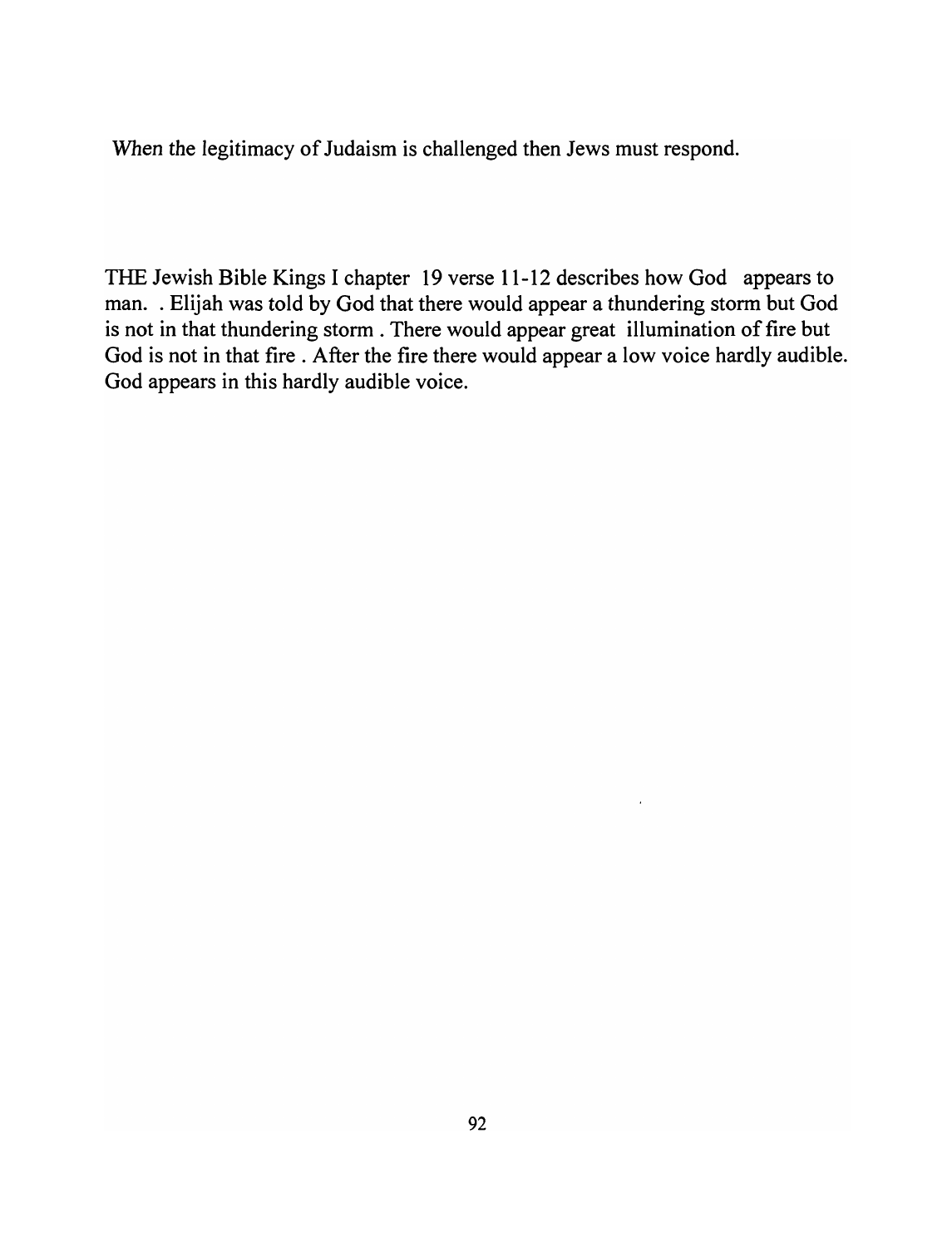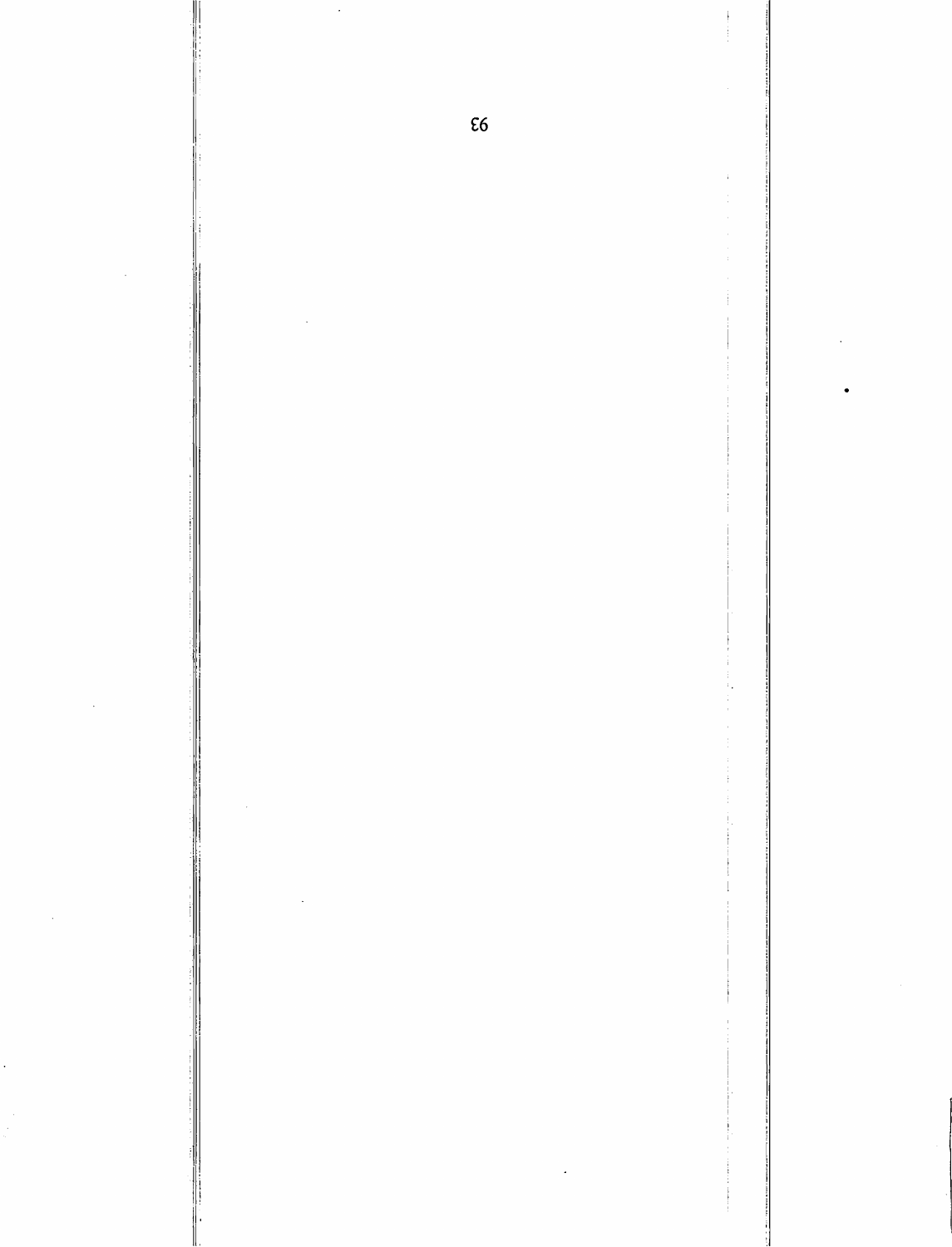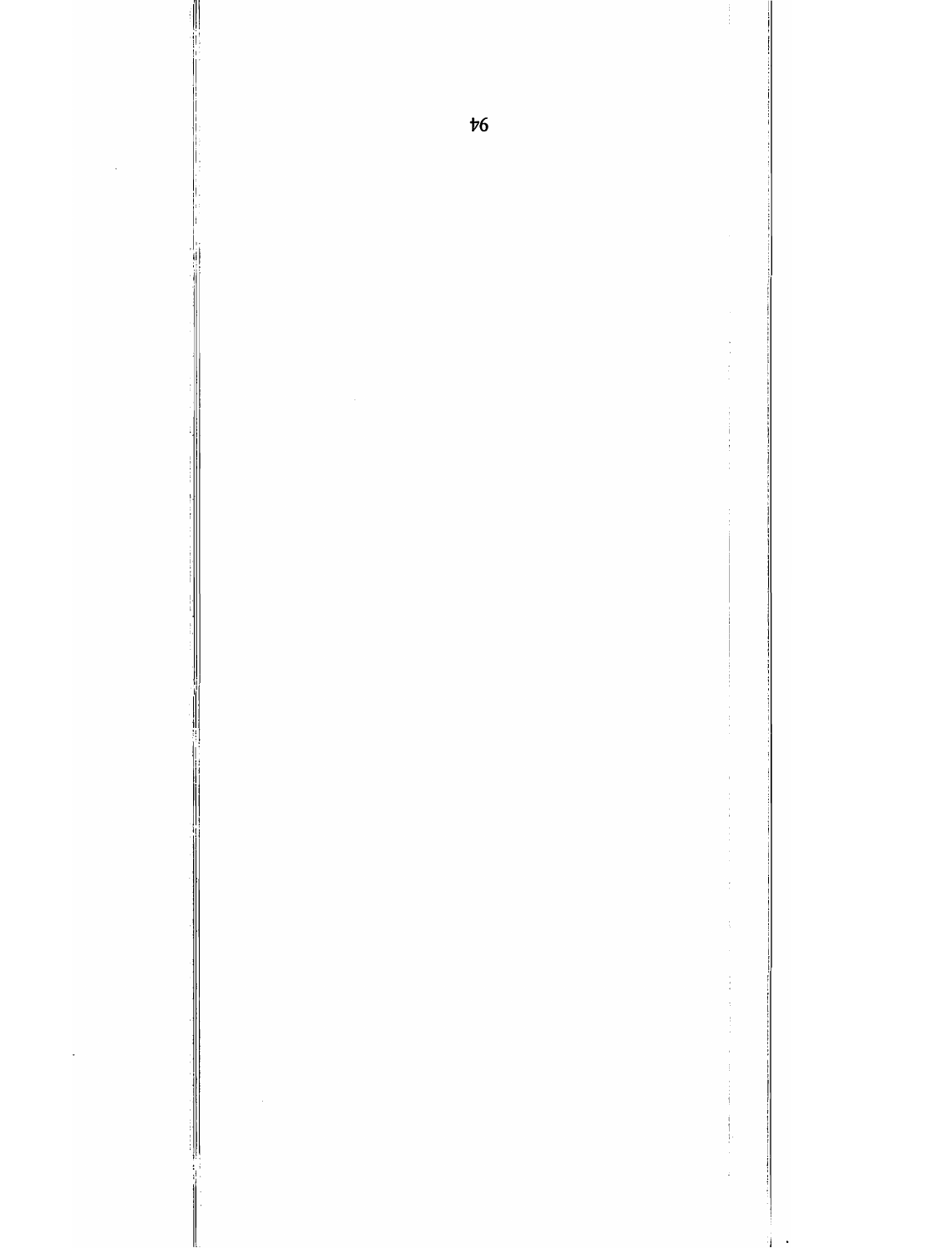# Chapter 24 Judaism for Jews other Religions for non Jews allegiance to the law of one's residence state and federal for everyone REALITY

Living in the year 2008 in the United States, we are living in a democratic country that is blessed with 300 million citizens. I do not know the statistics how many people in the USA who identify themselves as Christians actually subscribe to all the dogmas of the Catholic or Protestant faith or even believe in the Trinity. The same is true worldwide. It is assumed that 1 billion people idenify themselves as Catholic and 1 billion people identify themselves as Protestant. Again I do not know how many people actually subscribe to all the dogma of these faiths and even believe in the Trinity. Even though it is almost 2000 years since the birth of Jesus and millions or billions of people in the world either deny or are skeptical about the entire concept; nevertheless to the believers in the Trinity it is real .

The same is true regarding the other religions . There are supposed to be 1 billion people who identify as Hindus and 1 billion people who identify as Buddhist and 1 billion 400 million people who identify as Moslems. However how many of these individuals actually subscribe to all the tenets and dogmas of their religion?

Therefore , I respect their beliefs even though I do not share their conviction .

There exist approximately 2 billion secular individuals in the world who espouse the theory of evolution. Many are atheists or skeptics and believe that the universe is millions or billion of years old. The universe may have been created from a first cause -God ; or may have originated from a freak accident the big bang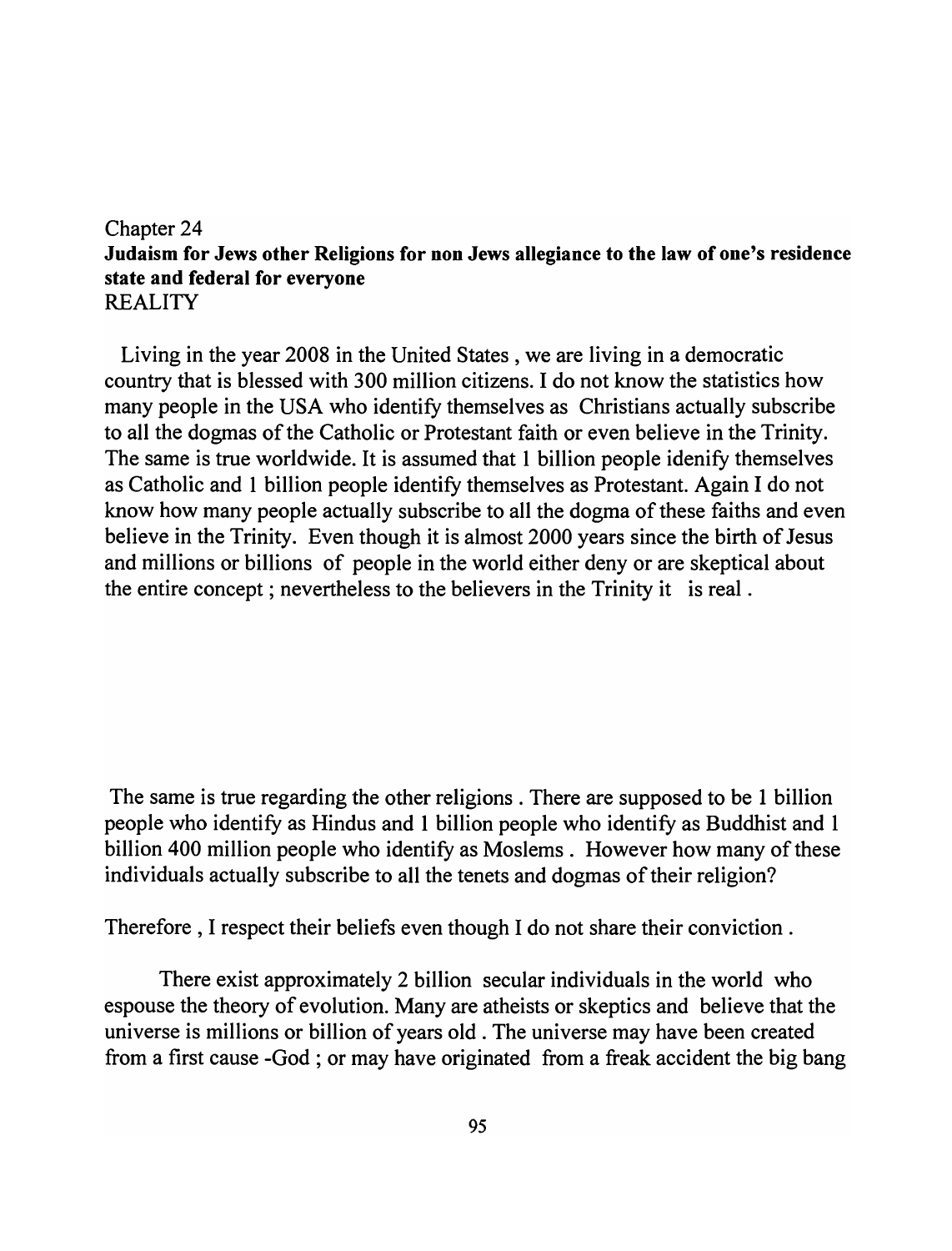theory -all from random chance.

# I BELIEVE THAT GOD CREATED THE UNIVERSE AND HIS PROVIDENCE EXISTS AND SUSTAINS THE UNIVERSE

Would the providence of God cease for a split second the universe would revert to tohu -nothingness a state also created by God.

In the next two chapters I will explore the position of two perspectives and perceptions regarding God. The Unitarian perspective that God can not be compartmentalized and the compartmentalized concept.

The Rambam in his introduction to the laws of Avodah Zorah 1:1 states that "Adam was instructed by God to believe in the Unitarian concept that God can not be compartmentalized. However in the days of Enosh the people lapsed and started to believe that the planets and stars and galaxies should ao be worshipped; even though they realized that God created all of them. In the course of time people replaced God with paganism. They only believed that the planets moons stars forces of nature fire water wind all were gods. In the course of more time people made images of stone wood and metal of the gods and worshiped these images."

For the Jew there exists no question that our perception about GOD IS ONE ZILLION % ACCURATE. OUR TRADITION HAS BEEN INDIVIDUALLY WITNESSED BY ALL OUR PARENTS- MILLIONS OF JEWS AND THOSE NON JEWS ACCOMPANIED THEM IN THE EXODUS FROM EGYPT- WHO STOOD AT MT. SINAI 3500 YEARS AGO AND HEARD FROM GOD THE TEN COMMANDMENTS. IN ADDITION, DURING THE 40 YEARS THEY WANDERED IN THE SINAI DESERT GOD TAUGHT THE JEWS ALL THE WRITTEN AND ORAL LAWS THAT EXIST TODAY IN THE TALMUD AND ARE SUMMARIZED IN THE SHULCHAN ARUCH. ALL THE JEWS TRANSCRIBED THESE LAWS ON PAPYRUS. ALL THE MANUSCRIPTS WERE LATER EDITED AND FORMED THE MISHNA TOSEFTA AND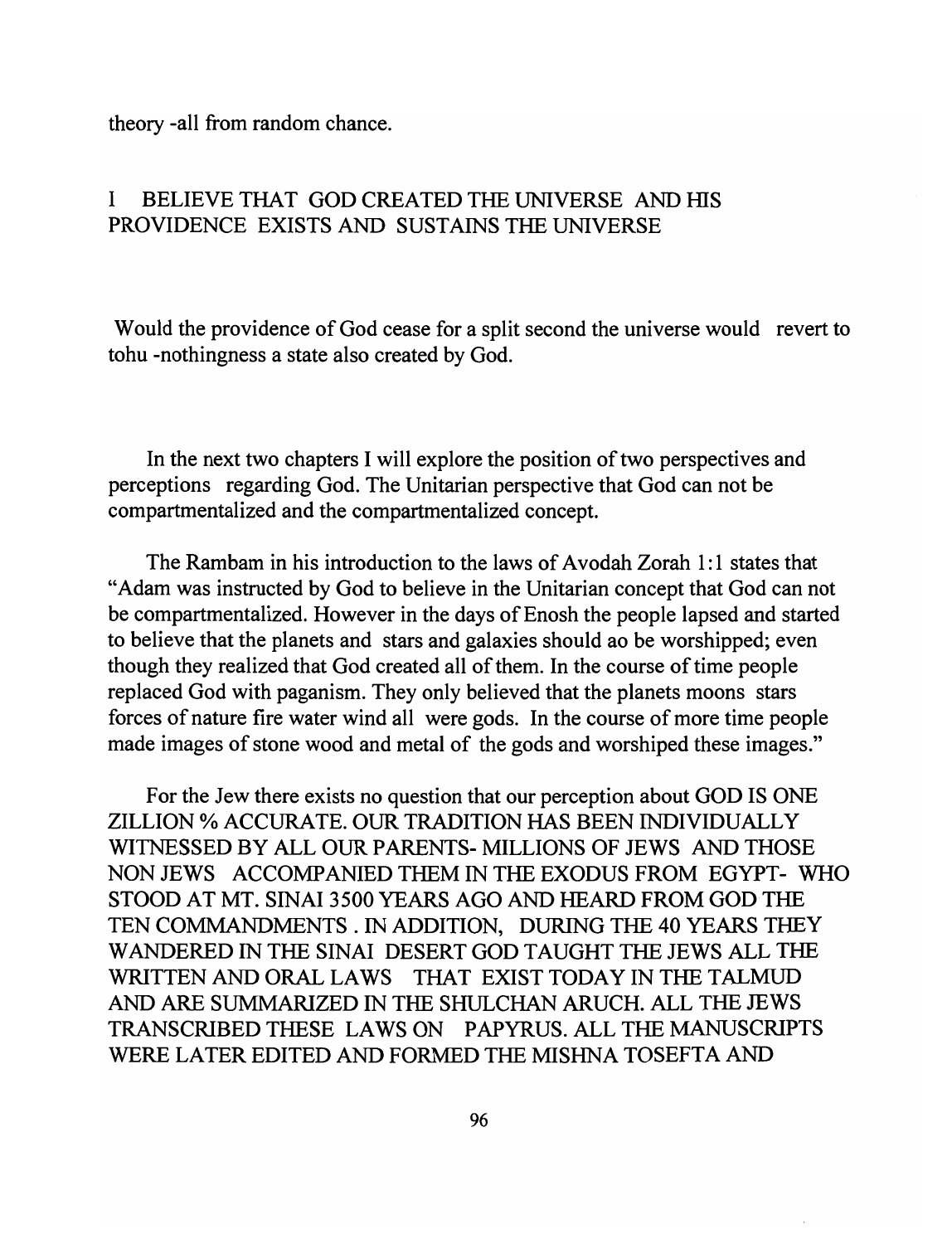# TALMUD.

The above cited Rambam elaborates that the experience of Revelation that each Jew and Jewess witnessed is the greatest form of truth. Certainly, after witnessing revelation with their own eyes and ears their degree of certainty surpassed any truth about God and his teachings that they heard than if a million witnesses testified to these facts. All their experience was recorded on papyrus.

Each parent passed on the tradition that he/she experienced at Sinai to their children and close family. No parent will lie . Certainly it is a trillion times easier to convert and not be a Jew . The only reason a parent wants his /her children to suffer if there exists no other alternative and remain a Jew or Jewess is because Judaism is the truth that they themselves experienced.

Each day and Sabbath and holidays during prayer services the Jew wears a talit and tefilin only on the weekdays. On Shabbot he is prohibited fron engaging in all active and creative "work". He/she must make kiddush at Shabbath eve and mourning and havdallah after the Sabbath ends. All these mitzvot are to remind the Jew of the Exodus from Egypt and Revelation. He/she must have a mezuza on the door posts of each room in his residence. -All these mitzvot remind him of the miracles of the Exodus from Egypt and of Revelation that his fore parents experienced. Each holiday -Passover Shavuot Rosh Hashna Yom Kippur Succot the Jews are ordained with Mitzvot - eating matzohs on Passover blowing a shoffer on Rosh Hashana fasting on Yom Kippur using a lulov and esrog and sitting in a Sukah on Sukos The reason is again the Jew is reminded of the miracle of the Exodus of Egypt and Revelation.

See Rambam Mada Yesodeui Hatora chapter 8, 9 Rashi talmud Bavali Bava Metzia 92a megilot storot. and prologue to Mishne Torah.

The Rambam Mada Yesodei Hatorah chapter 8,9 continues The Jews in the time of Moses did not believe what he said because of miracles that he performed. Magicians using black magic could duplicate the miracles that Moses or any so called prophet real or false performs. The Jews accepted the teachings of Moses because all the Jews at that time shared the experience of revelation together with Moses. Moses was not preaching any thing newto the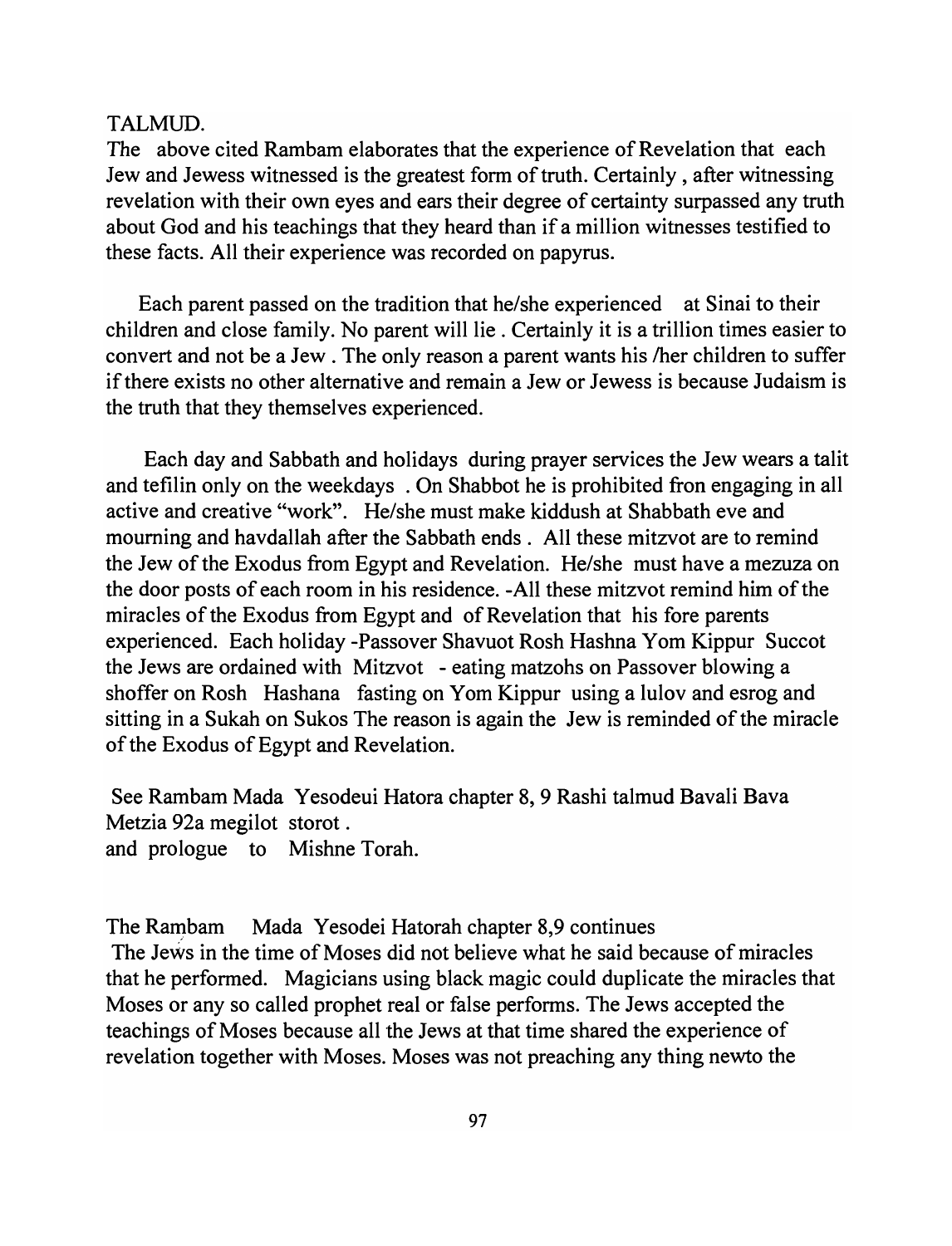unconverted. Moses was preaching to the already converted. They were converted to Judaism as a result of the revelation that they also shared together with Moses. Therefore, if in the future a man arises who claims he/she is a prophet or prophetess and contradicts the Torah in our hands and claims that GOD sent him/her to abrogate even one Mitzvah we will not believe him/her. If the prophet/prophetess claims that anyone Mitzvah is temporarily suspended, not abrogated and torn out if the prophet /prophetess is a great Talmudic scholar we will accept his/her ruling. Every great Talmudic scholar who has mastered all the laws of the Shulchan Aruch would likewise be obeyed. However if the prophet or prophetess tells us that God sent him/her that Jews worship or accept idolatry EVEN ONCE -THAT THE PROHIBITION AGAINST ACCEPTING IDOLATRY IS SUSPENDED JEWS ARE PROHIBITED FROM ACCEPTING SUCH A RULING OR PROPHESY.

We then have circumstantial evidence that what this man/woman is preaching is false because all Jews saw and heard with their own eyes and ears, not heresay evidence from witnesses that God will never alter or amend and abrogate the smallest detail in any positive Mitzvah or negative prohibition. Worshiping or even acceptance of a man god is for Jews considered idolatry.

Further more no prophet /prophetess is permitted to add or subtract even an iota from the Torah in our possession. He/she can not even offer an opinion as to the interpretation of the existing laws if his /her authority is prophesy. For the Torah is not in heaven. Only accepted precedent is the Talmud itself.

the Rambam's authority is the Talmud Bvali Sanedrin 89

Furthermore, God declared in the first two of the Ten Commandments:

"I am God your God who rescued you from the bondage of Egypt . You shall have no other gods beside God. For God will not tolerate if you worship any other gods from the heavens above or from the earth and oceans below. For God will punish anyone who accepts or worships other gods. If their descendants worship other gods God will punish them to three or four generations. However God will reward all who honor and observe God's Torah for 1000 generations." Devorim -Parsha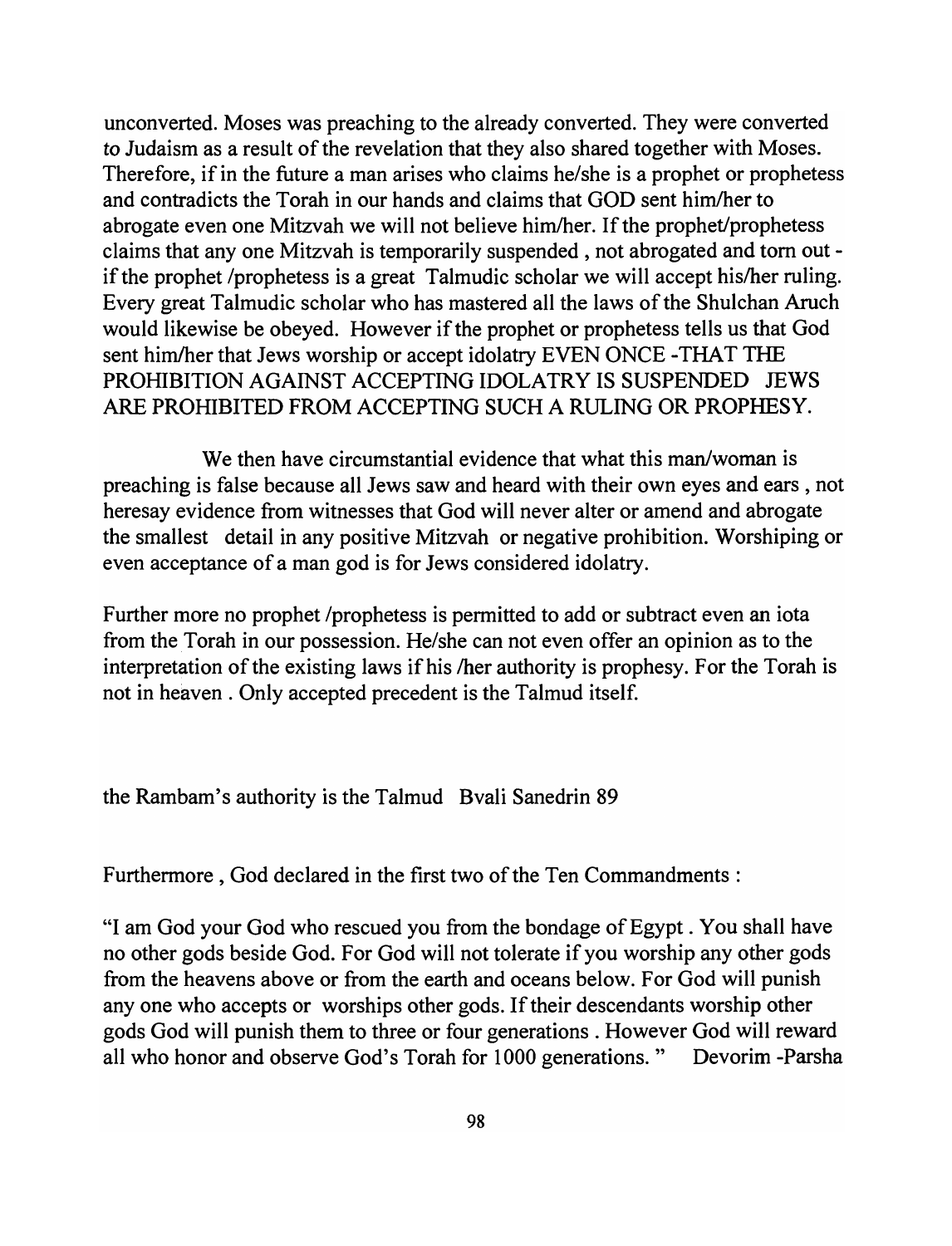Veaschanon Deuteronomy 5:6-11.

God further warned mankind not to lapse into any form of idolatry. GOD declared " At revelation on Mount Sinai all that you witnessed was that you heard God's voice reciting the Ten Commandments. You did not see any image [. God possesses no image] Therefore it is prohibited to worship any creature in the heavens above -sun moon stars galaxies angels or make any image of them and certainly it is prohibited to worship them. Likewise it is prohibited to worship any man god or woman goddess or make an image of them and certainly it is prohibited to worship the image. Likewise, it is prohibited to worship any animal reptile insect or bird or fish or ocean mammals or make an image of them. It certainly is prohibited to worship the image." Deuteronomy 4: 12.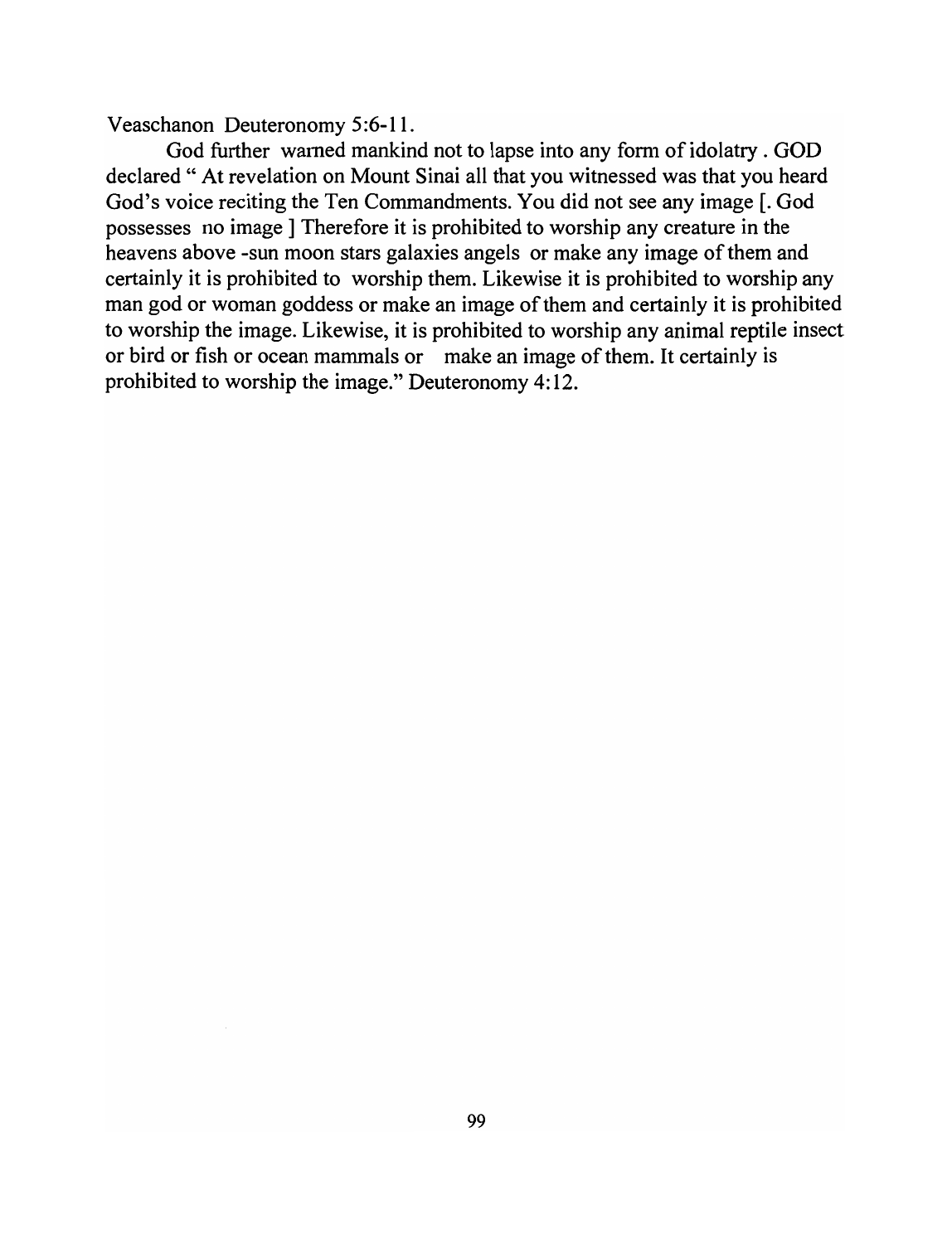## GRANT WRITING INTERNSHIP

### Responsibilities

Interns will report directly to the Director of Medwiser and work with Medwiser to develop new ideas, write proposals to help raise funds for new programs, solicit donations and sponsorship from companies and philanthropic organizations, and draft letters for the Director's signature..

#### Position tasks

- Undergoing grant writing training
- Researching available grants for Medwiser
- Contacting foundations to obtain applications and deadline information
- Writing grant applications
- Maintaining a list of application deadlines
- Developing other fimdraising opportunities
- Preparing progress reports

### Qualificatiom

Applicants must be personable, self-driven, and have excellent writing and communication skills. They should demonstrate working knowledge of MS Office Suite. Knowledge of Adobe PhotoShop and PageMaker is a plus.

### Is this a paid internship?

Grant writers may qualify to receive 5 % of the funds from the grants they secure.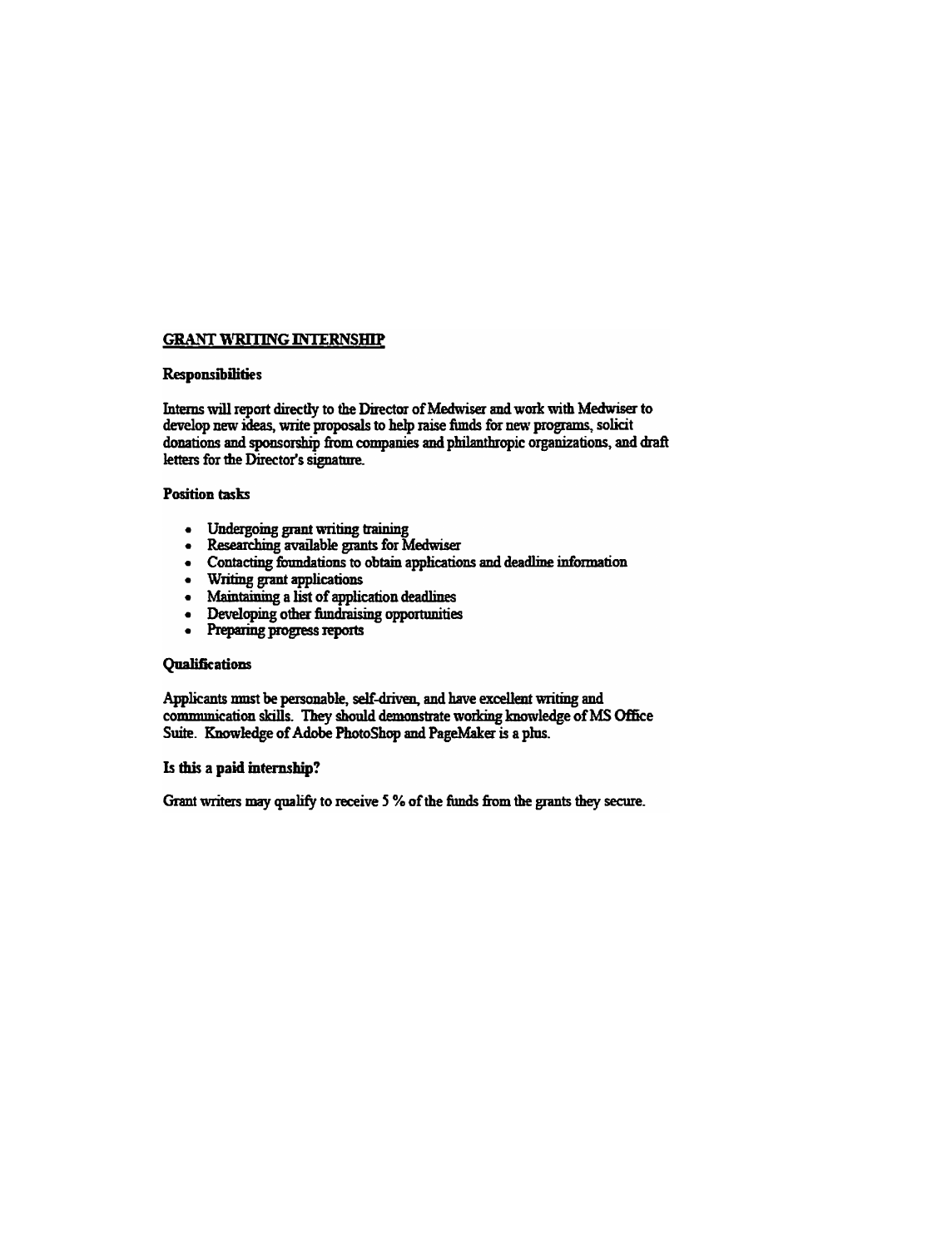Both the religions that believed that the planets moons stars fire water wind are other elements and forces in nature are god : as well as the religions that believed that the gods impregnated virgins and man gods were born who later ascend to heaven and share in ruling the universe believe that God is compartmentalized. Separate gods have different roles. All of the gods may be united under an umbrella of some loose federation and be united. They may very well qualify to be loosely defined as monotheism.

I am exploring all positions in the next two chapters. I am writing from the Jewish Torah perspective. I am not representing the position of those individuals and creeds that do not share the position of Unitarianism that God can not be compartmentalized. Over 1 billion 400 million Moslems share this position together with millions of Unitarians Deists and Jews.

I have stressed continuously the position of Judaism that Judaism incorporates tolerance and grants all faiths space to live. Judaism grants each faith the right to interpret G-d and the relationship of man /woman to G-d in any way they see fit . They can consider their faith as the only true religion in the world. They can consider themselves the chosen people of G-d. No human can attain perfection or achieve union with G-d unless that human pledges allegiance and adopts all the articles of their faith, Otherwise that human will bum in hell to eternity.

All this is fine as long as the State does not endorse and enforce with police and military power the articles of faith of anyone or many faiths. What happens in a free society like we have in the USA when Christian groups earmark one billion dollars dedicated to convert Jews? These groups are operating with in their constitutional, grounds and exercising their right to freedom of speech. To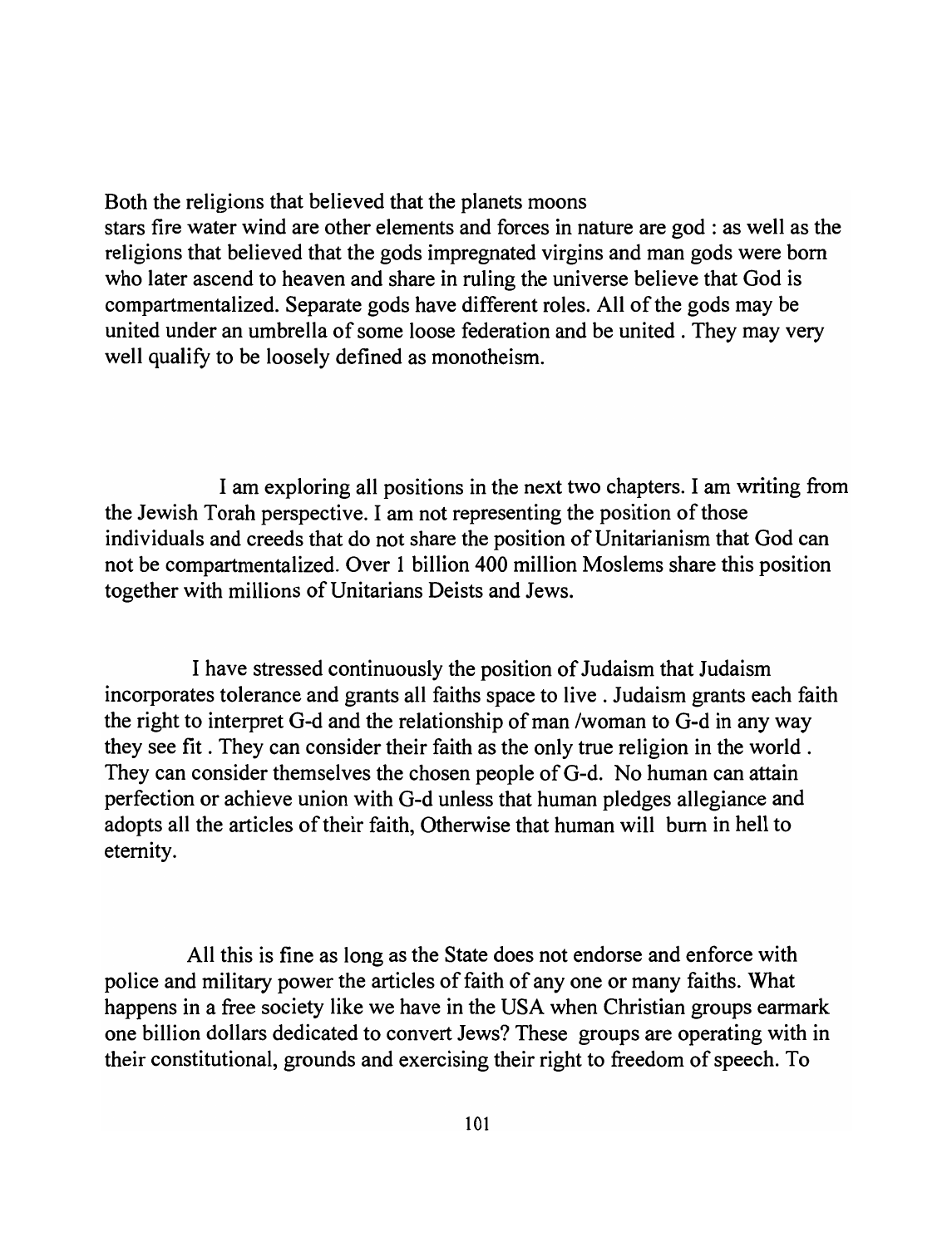address the arguments of these groups I must unfortunately have to advance arguments that might offend my Christian friends. However if I hesitate , I will be abandoning the unlearned Jew to those individuals who view it as their mission to convert my fellow Jews. This situation must be addressed in view of the fact that there exists- many- 60- churches in the USA that call themselves Temples of Messianic Jews who adopt Jewish symbolisms like the star of David together with the Cross and claim that they observe Jewish holidays but convert them to a Christian theme and preach the Gospel.

What I am writing is not intended to win converts for Judaism. Judaism preaches that non Jews do not have to observe Jewish rituals or the Jewish concept of Unitarianism to achieve salvation .As long as they observe the laws of their country and state they will achieve salvation. Judaism however preaches that Jews however must observe all the laws of the state and country, in addition to all the Jewish rituals in order to achieve salvation.

Let us begin by reviewing the historical reality. Constantine, the Roman emperor in 325 convened 316 bishops at Nicaea and himself presided as the supreme bishop. He made it very clear that his wish was God's command. He forced all but 3 bishops to agree to the doctrine that Jesus was of the same substance as God. Until the synod of Nicaea the position of Christianity was that God and Jesus were not the same substance. After the conference Constantine issued a proclamation that the decision at the synod was the will of God. Constantine was a believer of the solar cult of Mithras believing the sun is god. In effect the Roman Catholic Church by adopting the decree of Constantine was ipso fact accepting the basic tenets of the far eastern and middle eastern mystery religions. All of them had as a cardinal belief that God impregnated a virgin who gave birth to a man god. This man god disturbs the status quo by preaching reform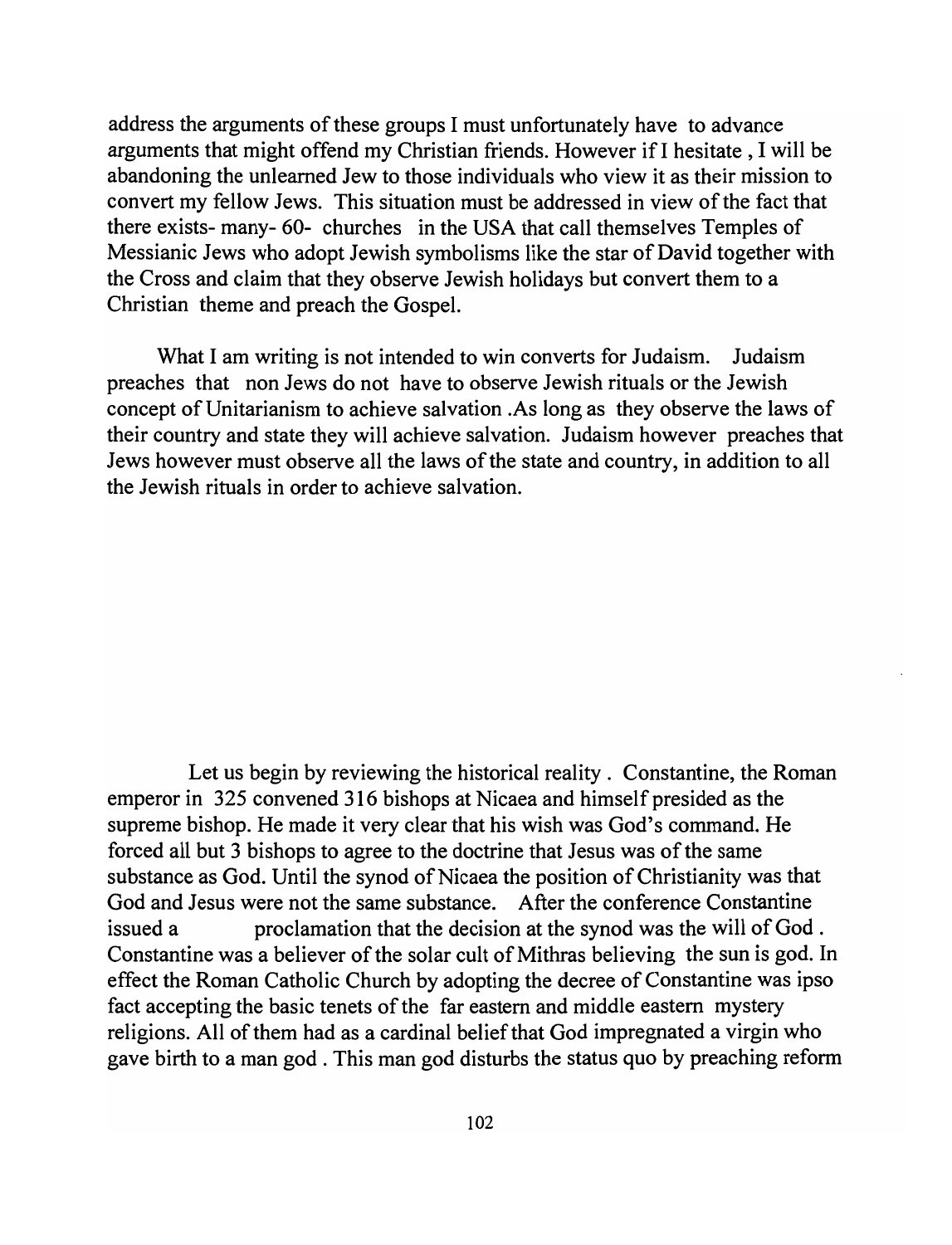· He becomes a threat to the priests who are corrupt. He is tried and is crucified. After three days the man god is resurrected and joins the father god in heaven. Together they govern the universe. The father god is the creator; while the man god who was crucified and died to forgive the sins of Adam and the rest of mankind serves the role of forgiving sinners. Also there exists a holy ghost whose role and function is wisdom and knowledge in the universe.

Ask every pope since 325 ifhe is a unitarian. He will deny that he is a Unitarians and exclaim that the only way one can achieve salvation is by believing in Jesus as the Son of God. As a matter of fact the American Heritage Dictionary defines a Unitarian as one not a Christian. Thus ipso facto the position of the Church for the last 1700 years has been the identical position as the middle and far eastern mystery religions. Yes, the name of the son has changed, but the basic framework and dynamics remain the same. Even the Eucharist in all the sacraments of the Catholic Church and many other Christian Churches are similar to the sacraments of the Roman middle eastern mystery religion. One eats the holy wafers and drinks the wine and in that way makes communion with the deity. Roman Catholics and other Christians substituted Jesus for the deity. They believe that the wafers represents the body and the wine represents the blood of the deity at the time of the crucifixion.. In both religions the believer recites three or seven times a prayer that the wafer and wine represent the body and blood of the deity. See Miracles of the Gods by Erich Von Daniken pages 54-106.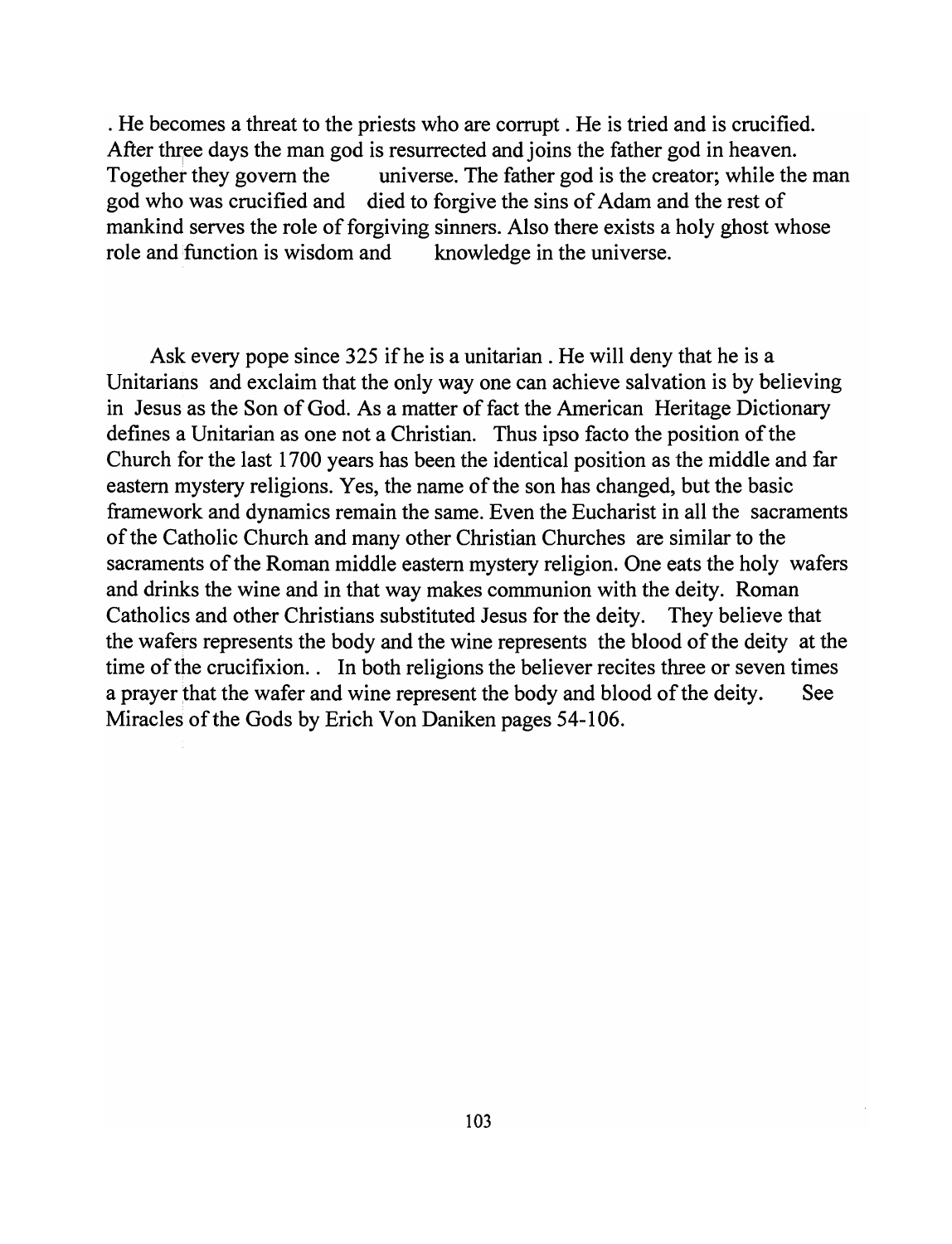Erich Von Daniken cites numerous passages from the New Testament that are similar as those passages from the Bibles and other *hol y* books of the middle anD far eastern mystery religions.

Now let us focus as to the reasons that Jews for the past 4000 years have not accepted any of the far eastern and middle eastern mystery religions. Jews have a tradition starting with Adam that G-d is One. G-D can not be compartmentalized. There do not exist different entities to G-d who perform different functions -one is a creator, the other is the one who forgives sins and an other is the mind of wisdom . The ancients believed in such gods. They separated the functions of god and brought sacrifices- many times human sacrifices- to appease the particular deity. Thus we read in the prophet Jonah that Jonah was tossed into the sea to appease Neptune the god of the sea when there was a storm and all aboard the ship thought the ship would sink. The Phoenicians- Carthegians used to bring human sacrifices regularly to appease their gods. Crucifixion used by Rome was also a religious ceremony to appease their gods. When the Christians adopted the cardinal principles of Constantine they also adopted the concept of crucifixion as an atonement for the sins of mankind.

Judaism never once accepted that God can be compartmentalized; nor that G-d has roles ; nor that it is necessary for anyone human or god to die for the sins that he himself/herself did not commit. Children are never punished for the sins of their parents. Each person is to be punished for his/her own sins. All these concepts are givens. They are the basic foundation for 4000 years of Judaism and have been the basic fabric for billions of Muslims since 625 when Mohammad preached Islam.

The basic creed of the Jew recited twice a day in the mourning and night is shma yisroel hashem elokanu hashem echod. "Hear O Israel G-d is our G-d G-d is One"- Deuteronomy 6:4.; Deuteronomy 5:5-11 " I am your G-d who took you out from Egypt you shall not have any gods other than G-d. " Exodus 20: 1,2 ; Deuteronomy 5 :6-the Ten Commandments- "I am your G-d You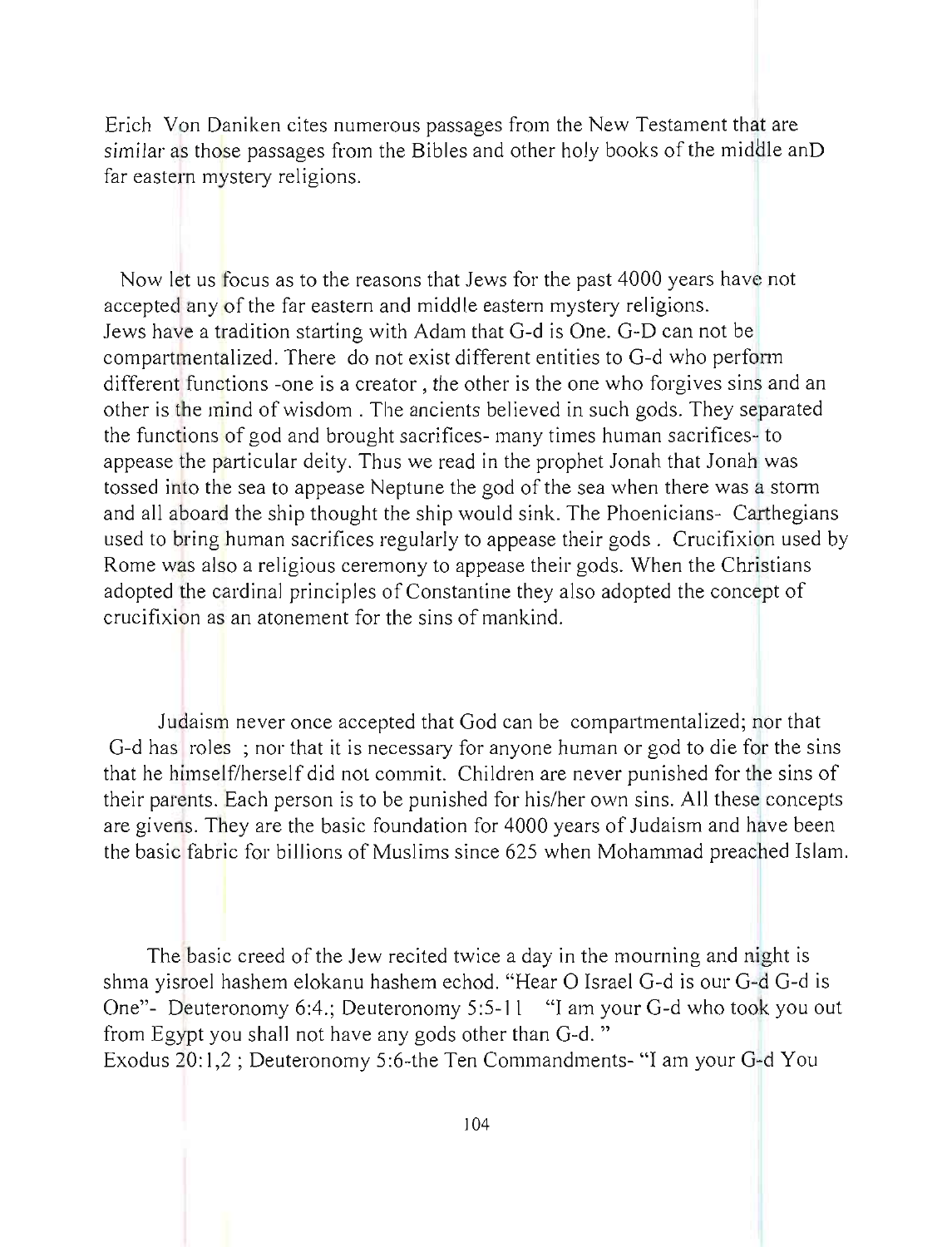shall not have any G-d other than I. "

Every time G-d is mentioned it always is written in the Hebrew in the singular - One; never in the plural or we .

See Isaiah 45:12,13 14,18 that discuss the Unitarian nature of G-d.

After the church fathers capitulated and accepted Constantine's concept of God they then commissioned a committee to edit every manuscripts they possessed of the New Testament to dove tail and echo their doctrine. As pointed out earlier no documents survive or exist from the New Testament other than what was found in a monastery found in 1845. All 1500 documents of the New Testament that were found contradict each other. Each document is written to propagate a particular theological position. The Roman Catholic Church burned all documents that espoused the gospels of the early Hebrew Christians the Ebyonim who included James the brother of Jesus that did not accept that Jesus is God. They also believed that it was mandatory for Jews to observe all the Mitzvot. As a matter of fact Jesus as related in the New Testament observed all the Mitzvot. It was the church fathers who decided on their own to declare all the Mitvot abrogated and superceded by the New Testament.

The Church fathers preached to an audience Romans and Greeks who believed in the middle eastern mysteries and of course never observed the Jewish rituals- the mitzvot. At the end of the day the church fathers substituted Jesus for the son of one of the Roman or Greek gods and told them that the Jewish rituals were no longer valid. However, the Jewish rituals were never valid or obligatory according to Jewish law for gentiles any way. So the gentiles at the end of the day were in the same position as they started. That is what Constantine wanted and that is what the church delivered. That is why the church was successful in winning